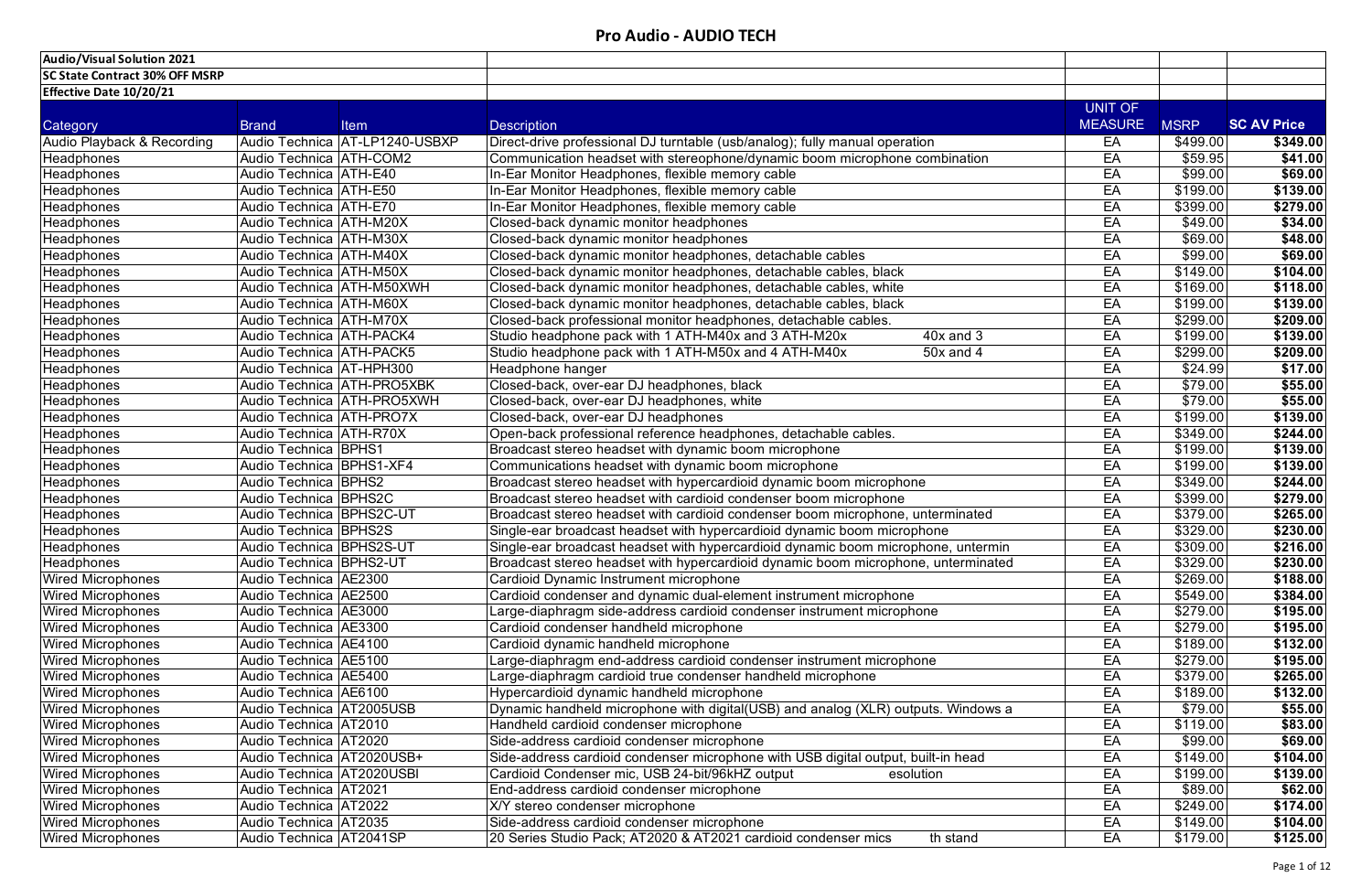| <b>Wired Microphones</b> | Audio Technica   AT2050       | Side-address multi-pattern condenser microphone                                   | EA | \$229.00         | \$160.00   |
|--------------------------|-------------------------------|-----------------------------------------------------------------------------------|----|------------------|------------|
| <b>Wired Microphones</b> | Audio Technica   AT4021       | End-address cardioid condenser microphone                                         | EA | \$349.00         | \$244.00   |
| <b>Wired Microphones</b> | Audio Technica   AT4022       | End-address omnidirectional condenser microphone                                  | EA | \$349.00         | \$244.00   |
| <b>Wired Microphones</b> | Audio Technica   AT4033A      | Cardioid studio condenser microphone                                              | EA | \$399.00         | \$279.00   |
| <b>Wired Microphones</b> | Audio Technica   AT4040       | Side-address cardioid condenser microphone                                        | EA | \$299.00         | \$209.00   |
| <b>Wired Microphones</b> | Audio Technica   AT4041       | End-address cardioid condenser microphone                                         | EA | \$299.00         | \$209.00   |
| <b>Wired Microphones</b> | Audio Technica   AT4041SP     | 40 Series Studio Pack includes: two AT4041 cardioid condenser microphones; two AT | EA | \$499.00         | \$349.00   |
| <b>Wired Microphones</b> | Audio Technica AT4047/SV      | Side-address cardioid condenser microphone                                        | EA | \$699.00         | \$489.00   |
| <b>Wired Microphones</b> | Audio Technica AT4047MP       | Side-address multi-pattern condenser microphone                                   | EA | \$849.00         | \$594.00   |
| <b>Wired Microphones</b> | Audio Technica   AT4049B      | End-address omnidirectional condenser microphone                                  | EA | \$599.00         | \$419.00   |
| <b>Wired Microphones</b> | Audio Technica   AT4050       | Side-address multi-pattern condenser microphone                                   | EA | \$699.00         | \$489.00   |
| <b>Wired Microphones</b> | Audio Technica   AT4050ST     | Side-address stereo condenser microphone                                          | EA | \$1,299.00       | \$909.00   |
| <b>Wired Microphones</b> | Audio Technica   AT4051B      | End-address cardioid condenser microphone                                         | EA | \$599.00         | \$419.00   |
| <b>Wired Microphones</b> | Audio Technica AT4053B        | End-address hypercardioid condenser microphone                                    | EA | \$599.00         | \$419.00   |
| <b>Wired Microphones</b> | Audio Technica   AT4060A      | Condenser tube microphone with cardioid polar pattern                             | EA | \$1,699.00       | \$1,189.00 |
| <b>Wired Microphones</b> | Audio Technica   AT4080       | Bidirectional ribbon microphone                                                   | EA | \$999.00         | \$699.00   |
| <b>Wired Microphones</b> | Audio Technica   AT4081       | Bidirectional ribbon microphone                                                   | EA | \$699.00         | \$489.00   |
| <b>Wired Microphones</b> | Audio Technica   AT4900B-48   | Microphone body subassembly for AT4049b, AT4051b and AT4053b                      | EA | \$400.00         | \$280.00   |
| <b>Wired Microphones</b> | Audio Technica   AT5040       | Side-address studio cardioid condenservocal microphone                            | EA | \$2,999.00       | \$2,099.00 |
| <b>Wired Microphones</b> | Audio Technica AT5045         | Cardioid studio condenser instrument microphone, side-address, stick-type with XL | EA | 51,399.00        | \$979.00   |
| <b>Wired Microphones</b> | Audio Technica AT5045P        | Cardioid studio condenser instrument microphone, side-address with XLRM-type outp | EA | \$2,499.00       | \$1,749.00 |
| <b>Wired Microphones</b> | Audio Technica   AT5047       | Cardioid studio condenser microphone with transformer-coupled output; side-addres | EA | \$3,499.00       | \$2,449.00 |
| <b>Wired Microphones</b> | Audio Technica   AT8004       | Omnidirectional dynamic handheld interview microphone, 5.93" long                 | EA | \$99.00          | \$69.00    |
| <b>Wired Microphones</b> | Audio Technica   AT8004L      | Omnidirectional dynamic handheld interview microphone with extended handle, 9.43" | EA | \$109.00         | \$76.00    |
| <b>Wired Microphones</b> | Audio Technica AT8010         | Omnidirectional condenser microphone                                              | EA | \$169.00         | \$118.00   |
| <b>Wired Microphones</b> | Audio Technica   AT8015       | Line + gradient (Shotgun) microphone, 18.1" long                                  | EA | \$299.00         | \$209.00   |
| <b>Wired Microphones</b> | Audio Technica   AT8022       | X/Y stereo microphone                                                             | EA | \$399.00         | \$279.00   |
| <b>Wired Microphones</b> | Audio Technica   AT8024       | Selectable mono or mid-side stereo mic with integrated camera shoe mounte mount,  | EA | $\sqrt{$249.00}$ | \$174.00   |
| <b>Wired Microphones</b> | Audio Technica AT803          | Omnidirectional condenser lavalier microphone                                     | EA | \$149.00         | \$104.00   |
| <b>Wired Microphones</b> | Audio Technica   AT8031       | Cardioid condenser handheld microphone                                            | EA | \$179.00         | \$125.00   |
| <b>Wired Microphones</b> | Audio Technica   AT8033       | Cardioid condenser microphone                                                     | EA | \$199.00         | \$139.00   |
| <b>Wired Microphones</b> | Audio Technica   AT8035       | Line + gradient (Shotgun) microphone, 14.5" long                                  | EA | \$269.00         | \$188.00   |
| <b>Wired Microphones</b> | Audio Technica   AT808G       | Subcardioid dynamic gooseneck microphone, 16.3" long                              | EA | \$139.00         | \$97.00    |
| <b>Wired Microphones</b> | <b>Audio Technica AT829CH</b> | Miniature cardioid condenser lav mic for cH-style bodypack transmitters ed with c | EA | \$79.00          | \$55.00    |
| <b>Wired Microphones</b> | Audio Technica AT829CW        | Cardioid condenser lavalier mic for UniPak Transmitters<br>cking 4-p              | EA | \$69.00          | \$48.00    |
| <b>Wired Microphones</b> | Audio Technica AT829MW        | io-Techni<br>Cardioid condenser lavalier microphone for PRO88W transmitters       | EA | \$59.00          | \$41.00    |
| <b>Wired Microphones</b> | Audio Technica   AT831B       | Cardioid condenser lavalier microphone, battery or phantom power<br>ion           | EA | \$199.00         | \$139.00   |
| <b>Wired Microphones</b> | Audio Technica   AT831C       | Cardioid condenser lavalier microphone with 55" unterminated cable                | EA | \$89.00          | \$62.00    |
| <b>Wired Microphones</b> | Audio Technica   AT831R       | Cardioid condenser lavalier microphone with phantom power operation               | EA | \$199.00         | \$139.00   |
| <b>Wired Microphones</b> | Audio Technica   AT875R       | Line + gradient (shotgun) microphone, 6.9" long                                   | EA | \$169.00         | \$118.00   |
| <b>Wired Microphones</b> | Audio Technica   AT897        | Line + gradient (shotgun) microphone, 11.0" long                                  | EA | \$249.00         | \$174.00   |
| <b>Wired Microphones</b> | Audio Technica   AT898        | Subminiature cardioid condenser lavalier mic, battery or phantom power power op   | EA | \$269.00         | \$188.00   |
| <b>Wired Microphones</b> | Audio Technica   AT899        | Subminiature omni condenser lavalier mic, battery or phantom power<br>phantom p   | EA | \$269.00         | \$188.00   |
| <b>Wired Microphones</b> | Audio Technica   AT899C       | Subminiature omni condenser lav mic, unterminated cable<br>rminated               | EA | \$159.00         | \$111.00   |
| <b>Wired Microphones</b> | Audio Technica AT899C-TH      | Subminiature omni condenser lav mic, unterminated cable, beige<br>rminated        | EA | \$159.00         | \$111.00   |
| <b>Wired Microphones</b> | Audio Technica   ATM230       | Hypercardioid Dynamic Instrument microphone                                       | EA | \$139.00         | \$97.00    |
| <b>Wired Microphones</b> | Audio Technica   ATM230PK     | Hypercardioid Dynamic Instrument microphone, 3 pack of mics                       | EA | \$349.00         | \$244.00   |
| <b>Wired Microphones</b> | Audio Technica   ATM250       | Hypercardioid dynamic instrument microphone                                       | EA | \$199.00         | \$139.00   |
| <b>Wired Microphones</b> | Audio Technica   ATM350D      | Cardioid condenser instrument microphone with universal clip-on mounting system,  | EA | \$349.00         | \$244.00   |
|                          |                               |                                                                                   |    |                  |            |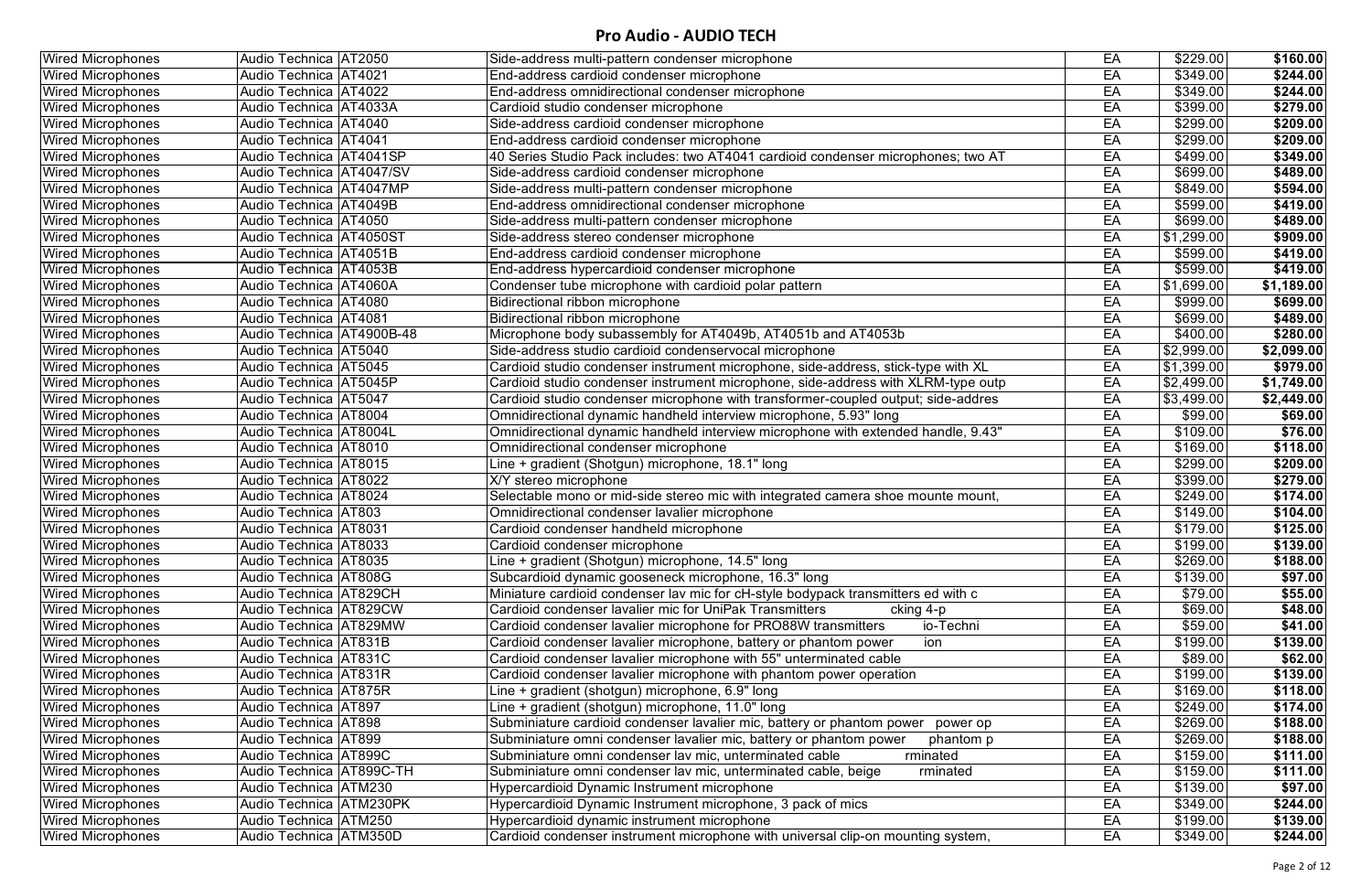| <b>Wired Microphones</b> | Audio Technica   ATM350PL     | Cardioid condenser instrument microphone with universal clip-on mounting system,  | EA | \$349.00 | \$244.00        |
|--------------------------|-------------------------------|-----------------------------------------------------------------------------------|----|----------|-----------------|
| <b>Wired Microphones</b> | Audio Technica ATM350U        | Cardioid condenser instrument microphone with universal clip-on mounting system,  | EA | \$299.00 | \$209.00        |
| <b>Wired Microphones</b> | Audio Technica ATM350UL       | Cardioid condenser instrument microphone with universal clip-on mounting system,  | EA | \$309.00 | \$216.00        |
| <b>Wired Microphones</b> | <b>Audio Technica ATM350W</b> | Cardioid condenser instrument microphone with universal clip-on mounting system,  | EA | \$349.00 | \$244.00        |
| <b>Wired Microphones</b> | Audio Technica ATM410         | Cardioid dynamic handheld microphone                                              | EA | \$79.00  | \$55.00         |
| <b>Wired Microphones</b> | Audio Technica   ATM450       | Cardioid side-address condenser stick instrument microphone                       | EA | \$279.00 | \$195.00        |
| <b>Wired Microphones</b> | Audio Technica   ATM510       | Cardioid dynamic handheld microphone                                              | EA | \$99.00  | \$69.00         |
| <b>Wired Microphones</b> | Audio Technica ATM610A        | Hypercardioid dynamic handheld microphone                                         | EA | \$149.00 | \$104.00        |
| <b>Wired Microphones</b> | Audio Technica   ATM610A/S    | Hypercardioid dynamic handheld microphone with MagnaLock on/off switch            | EA | \$169.00 | \$118.00        |
| <b>Wired Microphones</b> | Audio Technica ATM650         | Hypercardioid dynamic instrument microphone                                       | EA | \$99.00  | \$69.00         |
| <b>Wired Microphones</b> | Audio Technica   ATM710       | Cardioid condenser handheld microphone                                            | EA | \$219.00 | \$153.00        |
| <b>Wired Microphones</b> | Audio Technica   ATM73A       | Cardioid condenser headworn microphone                                            | EA | \$209.00 | \$146.00        |
| <b>Wired Microphones</b> | Audio Technica BP40           | Large-diaphragm dynamic broadcast microphone<br>edge cons                         | EA | \$349.00 | \$244.00        |
| <b>Wired Microphones</b> | Audio Technica   BP4001       | Cardioid dynamic interview microphone with extended handle                        | EA | \$179.00 | \$125.00        |
| <b>Wired Microphones</b> | Audio Technica BP4002         | Omnidirectional dynamic interview microphone with extended handle                 | EA | \$179.00 | \$125.00        |
| <b>Wired Microphones</b> | Audio Technica BP4025         | X/Y stereo field recording microphone                                             | EA | \$649.00 | \$454.00        |
| <b>Wired Microphones</b> | Audio Technica   BP4027       | Stereo shotgun microphone, 15.0" long                                             | EA | \$849.00 | \$594.00        |
| <b>Wired Microphones</b> | Audio Technica BP4029         | Stereo shotgun microphone, 9.3" long                                              | EA | \$749.00 | \$524.00        |
| <b>Wired Microphones</b> | Audio Technica   BP4071       | Line + gradient (shotgun) microphone, 15" long                                    | EA | \$799.00 | \$559.00        |
| <b>Wired Microphones</b> | Audio Technica   BP4071L      | Line + gradient (shotgun) microphone, 21" long                                    | EA | \$999.00 | \$699.00        |
| <b>Wired Microphones</b> | Audio Technica   BP4073       | ine + gradient (shotgun)microphone, 9" long                                       | EA | \$699.00 | \$489.00        |
| <b>Wired Microphones</b> | Audio Technica BP892          | MicroSet omnidirectional condenser headworn microphone                            | EA | \$399.00 | \$279.00        |
| <b>Wired Microphones</b> | Audio Technica BP892C         | ated cabl<br>MicroSet omni condenser headworn mic, unterminated cable             | EA | \$289.00 | \$202.00        |
| <b>Wired Microphones</b> | Audio Technica BP892C-TH      | ated cabl<br>MicroSet omni condenser headworn mic, unterminated cable, beige      | EA | \$289.00 | \$202.00        |
| <b>Wired Microphones</b> | Audio Technica BP894XCW-TH    | <b>Cardioid Condenser Microphone</b>                                              | EA | \$399.00 | \$279.00        |
| <b>Wired Microphones</b> | Audio Technica   ES925C15/XLR | Cardioid Condenser Gooseneck Microphone (15" Long)                                | EA | \$285.00 | \$199.00        |
| <b>Wired Microphones</b> | Audio Technica   ES925C21/XLR | <b>Cardioid Condenser Microphone</b>                                              | EA | \$29.99  | \$20.00         |
| <b>Wired Microphones</b> | Audio Technica   ES933PMWC    | <b>Cardioid Condenser Hanging Microphones</b>                                     | EA | \$219.00 | \$153.00        |
| <b>Wired Microphones</b> | Audio Technica   ES947C/XLR   | <b>Cardioid Condenser Microphone</b>                                              | EA | \$199.00 | \$139.00        |
| <b>Wired Microphones</b> | Audio Technica   PRO25AX      | Hypercardioid dynamic instrument microphone                                       | EA | \$129.00 | \$90.00         |
| <b>Wired Microphones</b> | Audio Technica   PRO35        | Cardioid condenser clip-on instrument microphone                                  | EA | \$149.00 | \$104.00        |
| <b>Wired Microphones</b> | Audio Technica   PRO37        | End-address cardioid condenser microphone                                         | EA | \$169.00 | \$118.00        |
| <b>Wired Microphones</b> | Audio Technica   PRO41        | Cardioid dynamic handheld microphone w/ 15' XLR Mic cable                         | EA | \$59.00  | \$41.00         |
| <b>Wired Microphones</b> | Audio Technica   PRO42        | Miniature cardioid condenser boundary microphone                                  | EA | \$99.00  | \$69.00         |
| <b>Wired Microphones</b> | Audio Technica   PRO44        | Cardioid condenser boundary microphone                                            | EA | \$99.00  | \$69.00         |
| <b>Wired Microphones</b> | Audio Technica   PRO45        | Cardioid condenser hanging microphone                                             | EA | \$99.00  | \$69.00         |
| <b>Wired Microphones</b> | Audio Technica   PRO45W       | Cardioid condenser hanging microphone, white                                      | EA | \$99.00  | \$69.00         |
| <b>Wired Microphones</b> | Audio Technica   PRO47T       | Cardioid condenser thread-mount gooseneck microphone, 12.4" long                  | EA | \$129.00 | \$90.00         |
| <b>Wired Microphones</b> | Audio Technica   PRO47TL      | Cardioid condenser thread-mount gooseneck microphone, 15.8" long                  | EA | \$129.00 | \$90.00         |
| <b>Wired Microphones</b> | Audio Technica   PRO49Q       | Cardioid condenser quick-mount gooseneck microphone, 13.1" long                   | EA | \$119.00 | \$83.00         |
| <b>Wired Microphones</b> | Audio Technica   PRO49QL      | Cardioid condenser quick-mount gooseneck microphone, 16.5" long                   | EA | \$119.00 | \$83.00         |
| <b>Wired Microphones</b> | Audio Technica   PRO61        | Hypercardioid dynamic handheld microphone w/ 15' XLRF - XLRM cable                | EA | \$69.00  | \$48.00         |
| <b>Wired Microphones</b> | Audio Technica   PRO63        | Cardioid dynamic instrument microphone w/ 15' XLRF - XLRM cable                   | EA | \$69.00  | \$48.00         |
| <b>Wired Microphones</b> | Audio Technica   U841R        | Omnidirectional Condenser boundary microphone; phantom power only, built in power | EA | \$219.00 | \$153.00        |
| <b>Wired Microphones</b> | Audio Technica   U851A        | Cardioid condenser boundary microphone, battery/phantom power operation, includes | EA | \$269.00 | \$188.00        |
| <b>Wired Microphones</b> | Audio Technica  U851CW        | Cardioid condenser boundary microphone with 29.5" cable terminated with locking 4 | EA | \$179.00 | \$125.00        |
| <b>Wired Microphones</b> | Audio Technica   U851R        | Cardioid condenser boundary microphone with integral power module, phantom power  | EA | \$219.00 | \$153.00        |
| <b>Wired Microphones</b> | Audio Technica   U851RB       | Cardioid condenser boundary microphone with integral power module, phant          | EA | \$239.00 | \$167.00        |
| <b>Wired Microphones</b> | Audio Technica   U851RO       | Omnidirectional condenser boundary microphone with integral power module, phantom | EA | \$239.00 | $\sqrt{167.00}$ |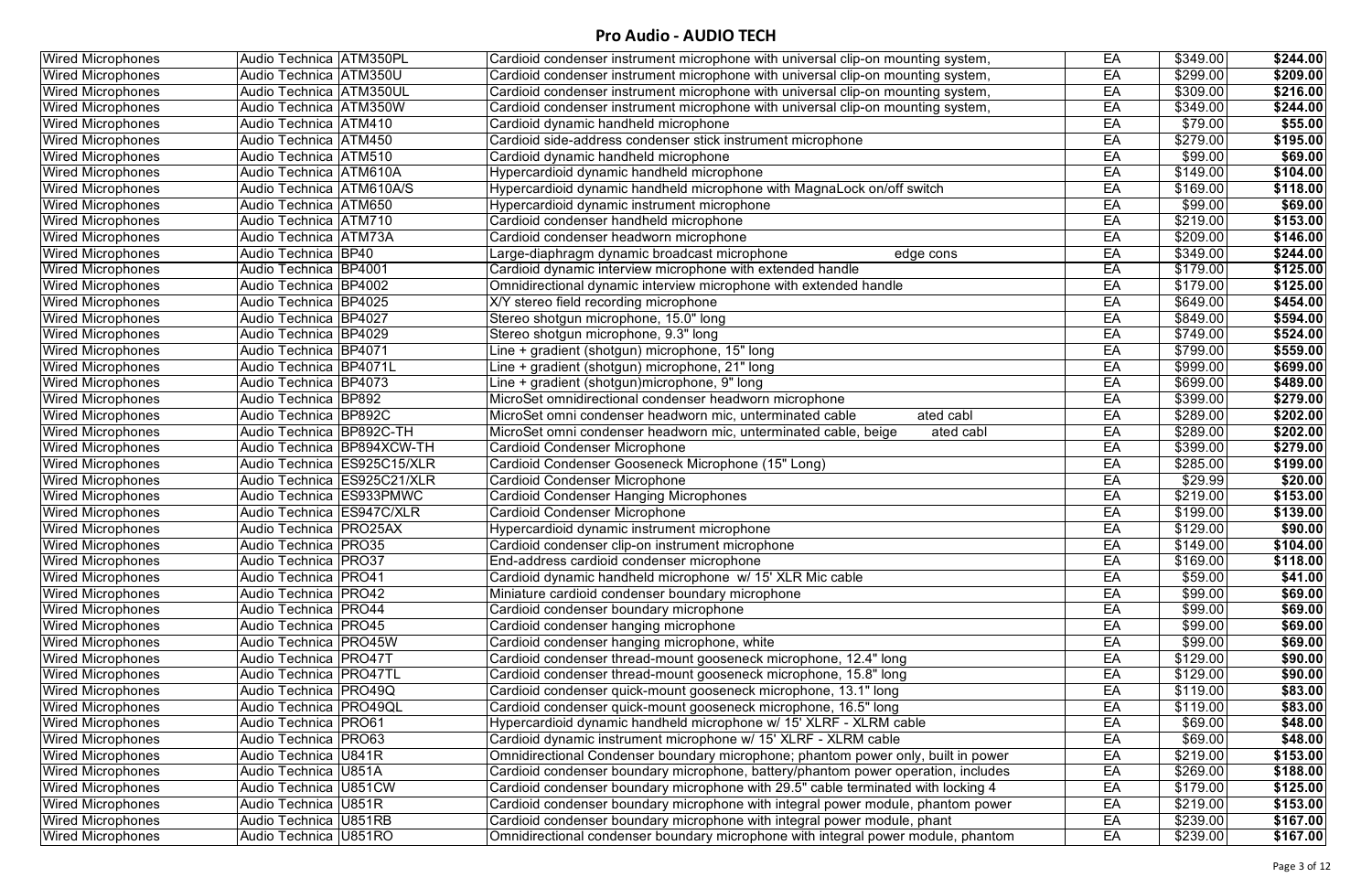| <b>Wired Microphones</b>                                | Audio Technica U851RW       | Cardioid condenser boundary microphone with integral power module, phantom power  | EA | \$219.00 | \$153.00 |
|---------------------------------------------------------|-----------------------------|-----------------------------------------------------------------------------------|----|----------|----------|
| <b>Wired Microphones</b>                                | Audio Technica   U853PM     | Miniature cardioid condenser hanging microphone, phantom power only, includes wal | EA | \$229.00 | \$160.00 |
| <b>Wired Microphones</b>                                | Audio Technica   U853PMU    | Miniature UniLine condenser hanging microphone, phantom power only, includes wall | EA | \$299.00 | \$209.00 |
| <b>Wired Microphones</b>                                | Audio Technica   U853PMW    | Miniature cardioid condenser hanging microphone, phantom power only, includes wal | EA | \$229.00 | \$160.00 |
| <b>Wired Microphones</b>                                | Audio Technica   U853PMWU   | Miniature UniLine condenser hanging microphone, phantom power only, includes wall | EA | \$299.00 | \$209.00 |
| <b>Wired Microphones</b>                                | Audio Technica   U853R      | Miniature cardioid condenser hanging microphone, phantom power only, includes in- | EA | \$209.00 | \$146.00 |
| <b>Wired Microphones</b>                                | Audio Technica   U853RU     | Miniature UniLine condenser hanging microphone, phantom power only, includes in-l | EA | \$279.00 | \$195.00 |
| <b>Wired Microphones</b>                                | Audio Technica   U853RW     | Miniature cardioid condenser hanging microphone, phantom power only, includes in- | EA | \$209.00 | \$146.00 |
| <b>Wired Microphones</b>                                | Audio Technica   U853RWU    | Miniature UniLine condenser hanging microphone, phantom power only, includes in-l | EA | \$279.00 | \$195.00 |
| <b>Wired Microphones</b>                                | Audio Technica   U855QL     | Cardioid dynamic gooseneck microphone                                             | EA | \$119.00 | \$83.00  |
| <b>Wired Microphones</b>                                | Audio Technica   U857Q      | Cardioid condenser quick-mount gooseneck microphone with integral power module, p | EA | \$219.00 | \$153.00 |
| <b>Wired Microphones</b>                                | Audio Technica   U857QL     | Cardioid condenser quick-mount gooseneck microphone with integral power module, p | EA | \$219.00 | \$153.00 |
| <b>Wired Microphones</b>                                | Audio Technica   U857QLU    | UniLine condenser quick-mount gooseneck microphone with integral power module, ph | EA | \$289.00 | \$202.00 |
| <b>Wired Microphones</b>                                | Audio Technica   U857QU     | UniLine condenser quick-mount gooseneck microphone with integral power module, ph | EA | \$289.00 | \$202.00 |
| <b>Wired Microphones</b>                                | Audio Technica   U859QL     | Cardioid condenser quick-mount gooseneck microphone with integral power module, p | EA | \$149.00 | \$104.00 |
| <b>Wired Microphones</b>                                | Audio Technica   U891RB     | Cardioid condenser boundary microphone w/ switch RGB LED & integral PWR           | EA | \$319.00 | \$223.00 |
| <b>Wired Microphones</b>                                | Audio Technica   U891RCB    | <b>Cardioid Condenser Microphone</b>                                              | EA | \$349.00 | \$244.00 |
| <b>Wired Microphones</b>                                | Audio Technica   U891RCX    | Cardioid condenser boundary microphone with local or remote switching and integra | EA | \$319.00 | \$223.00 |
| <b>Wired Microphones</b>                                | Audio Technica   U891RWB    | Cardioid condenser boundary microphone                                            | EA | \$319.00 | \$223.00 |
| <b>Wired Microphones</b>                                | Audio Technica   U891RWX    | Cardioid condenser boundary microphone with switch and integral power module, pha | EA | \$299.00 | \$209.00 |
| <b>Wired Microphones</b>                                | Audio Technica U891RX       | Cardioid condenser boundary microphone with switch and integral power module, pha | EA | \$299.00 | \$209.00 |
| <b>Wired Microphones</b>                                | Audio Technica   UE-C       | Cardioid microphone element for use on selected UniPoint and Engineered Sound mic | EA | \$79.00  | \$55.00  |
| <b>Wired Microphones</b>                                | Audio Technica   UE-H       | Hypercardioid microphone element for use on selected UniPoint and Engineered Soun | EA | \$79.00  | \$55.00  |
| <b>Wired Microphones</b>                                | Audio Technica   UE-O       | Omnidirectional microphone element for use on selected UniPoint and Engineered So | EA | \$79.00  | \$55.00  |
| <b>Wired Microphones</b>                                | Audio Technica   UE-UL      | UniLine line-cardioid microphone element for use on selected UniPoint microphones | EA | \$149.00 | \$104.00 |
| <b>Wired Microphone Accessories</b>                     | Audio Technica AT4049B-EL   | Omnidirectional element only                                                      | EA | \$249.00 | \$174.00 |
| <b>Wired Microphone Accessories</b>                     | Audio Technica   AT4051B-EL | Cardioid element only                                                             | EA | \$249.00 | \$174.00 |
| <b>Wired Microphone Accessories</b>                     | Audio Technica AT4053B-EL   | Hypercardioid element only                                                        | EA | \$249.00 | \$174.00 |
| Wired Microphone Accessories   Audio Technica   AT8101  |                             | Large cylindrical foam windscreen                                                 | EA | \$12.00  | \$8.00   |
| <b>Wired Microphone Accessories</b>                     | Audio Technica   AT8112     | Large cylindrical foam windscreen                                                 | EA | \$12.00  | \$8.00   |
| Wired Microphone Accessories   Audio Technica   AT8114  |                             | Ball-shaped foam windscreen                                                       | EA | \$14.00  | \$9.00   |
| Wired Microphone Accessories   Audio Technica   AT8115  |                             | Egg-shaped foam windscreen                                                        | EA | \$14.00  | \$9.00   |
| Wired Microphone Accessories   Audio Technica   AT8116  |                             | Small foam windscreen                                                             | EA | \$15.00  | \$10.00  |
| Wired Microphone Accessories Audio Technica AT8117      |                             | Egg-shaped foam windscreen                                                        | EA | \$16.00  | \$11.00  |
| Wired Microphone Accessories Audio Technica AT8120      |                             | arge ball-shaped foam windscreen                                                  | EA | \$21.00  | \$14.00  |
| Wired Microphone Accessories   Audio Technica   AT8122  |                             | Foam windscreen                                                                   | EA | \$12.00  | \$8.00   |
| Wired Microphone Accessories   Audio Technica   AT8124  |                             | Foam windscreen for AT8024 Camera-mount mic                                       | EA | \$19.50  | \$13.00  |
| Wired Microphone Accessories   Audio Technica   AT8124F |                             | Fuzzy windscreen for AT8024 Camera-mount mic                                      | EA | \$26.00  | \$18.00  |
| Wired Microphone Accessories Audio Technica AT8129      |                             | Miniature foam windscreen                                                         | EA | \$16.00  | \$11.00  |
| Wired Microphone Accessories Audio Technica AT8130      |                             | Miniature foam windscreen 3-pack                                                  | EA | \$8.00   | \$5.00   |
| Wired Microphone Accessories   Audio Technica   AT8131  |                             | Miniature foam windscreen                                                         | EA | \$8.00   | \$5.00   |
| Wired Microphone Accessories   Audio Technica   AT8132  |                             | Shotgun windscreen                                                                | EA | \$26.00  | \$18.00  |
| Wired Microphone Accessories   Audio Technica   AT8134  |                             | Shotgun windscreen                                                                | EA | \$26.00  | \$18.00  |
| Wired Microphone Accessories Audio Technica AT8135      |                             | Shotgun windscreen                                                                | EA | \$26.00  | \$18.00  |
| Wired Microphone Accessories   Audio Technica   AT8136  |                             | Egg-shaped foam windscreen                                                        | EA | \$12.00  | \$8.00   |
| Wired Microphone Accessories   Audio Technica   AT8137  |                             | arge studio foam windscreen                                                       | EA | \$60.00  | \$42.00  |
| Wired Microphone Accessories   Audio Technica   AT8139S |                             | Small foam windscreen for headworn mic                                            | EA | \$12.00  | \$8.00   |
| Wired Microphone Accessories   Audio Technica   AT8144  |                             | Shotgun windscreen                                                                | EA | \$36.00  | \$25.00  |
| Wired Microphone Accessories   Audio Technica   AT8145  |                             | Shotgun windscreen                                                                | EA | \$36.00  | \$25.00  |
|                                                         |                             |                                                                                   |    |          |          |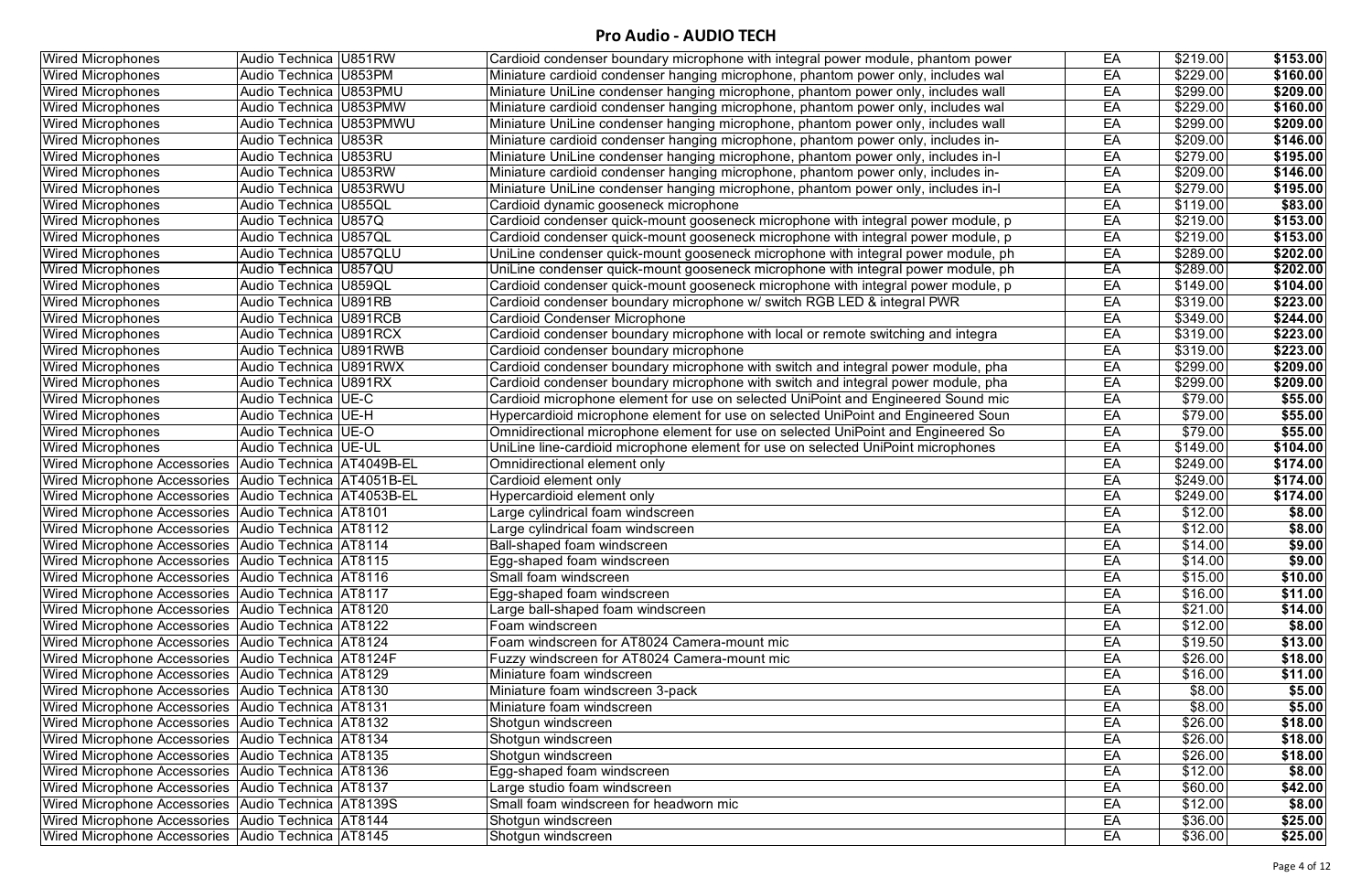| Wired Microphone Accessories   Audio Technica   AT8146      | Small foam windscreen                                                              | EA | \$14.00  | \$9.00   |
|-------------------------------------------------------------|------------------------------------------------------------------------------------|----|----------|----------|
| Wired Microphone Accessories   Audio Technica   AT8146 (WH) | Small foam windscreen, white                                                       | EA | \$14.00  | \$9.00   |
| Wired Microphone Accessories Audio Technica AT8147          | Shotgun windscreen                                                                 | EA | \$68.00  | \$47.00  |
| Wired Microphone Accessories   Audio Technica   AT8151      | Windscreens for AT898 and AT899 models (3-pack)                                    | EA | \$17.00  | \$11.00  |
| Wired Microphone Accessories   Audio Technica   AT8151-TH   | Windscreens for AT899-TH models (3-pack), beige                                    | EA | \$17.00  | \$11.00  |
| Wired Microphone Accessories   Audio Technica   AT8153      | Two-stage foam windscreen                                                          | EA | \$13.00  | \$9.00   |
| Wired Microphone Accessories   Audio Technica   AT8153(WH)  | Two-stage foam windscreen, white                                                   | EA | \$25.00  | \$17.00  |
| Wired Microphone Accessories   Audio Technica   AT8154      | Two-stage foam windscreen for UniLine                                              | EA | \$23.00  | \$16.00  |
| Wired Microphone Accessories Audio Technica AT8154(WH)      | Two-stage foam windscreen for UniLine, white                                       | EA | \$40.00  | \$28.00  |
| Wired Microphone Accessories Audio Technica AT8156          | Element covers for BP892, BP893 and BP896 models (3-pack)                          | EA | \$23.00  | \$16.00  |
| Wired Microphone Accessories   Audio Technica   AT8156-TH   | Element covers for BP892-TH, BP893-TH and BP896-TH models (3-pack), beige          | EA | \$23.00  | \$16.00  |
| Wired Microphone Accessories   Audio Technica   AT8157      | Windscreens for BP892, BP893 and BP896 models (3-pack)                             | EA | \$17.00  | \$11.00  |
| Wired Microphone Accessories   Audio Technica   AT8157-TH   | Windscreens for BP892-TH, BP893-TH and BP896-TH models (3-pack), beige             | EA | \$17.00  | \$11.00  |
| Wired Microphone Accessories   Audio Technica   AT8158      | Windscreens for PRO 92cW (3-pack)                                                  | EA | \$22.00  | \$15.00  |
| Wired Microphone Accessories   Audio Technica   AT8158-TH   | Windscreens for PRO 92cW-TH (3-pack), beige                                        | EA | \$22.00  | \$15.00  |
| Wired Microphone Accessories   Audio Technica   AT8159      | Small egg-shaped foam windscreen                                                   | EA | \$12.00  | \$8.00   |
| Wired Microphone Accessories   Audio Technica   AT8160      | Metal windscreen with internal pop protection                                      | EA | \$81.00  | \$56.00  |
| Wired Microphone Accessories   Audio Technica   AT8162      | Windscreens for BPHS1 (3-pack)                                                     | EA | \$36.00  | \$25.00  |
| Wired Microphone Accessories   Audio Technica   AT8163      | Windscreens for BP894 models (3-pack)                                              | EA | \$22.00  | \$15.00  |
| Wired Microphone Accessories   Audio Technica   AT8163-TH   | Windscreens for BP894-TH models (3 pack) beige                                     | EA | \$22.00  | \$15.00  |
| Wired Microphone Accessories   Audio Technica   AT8167      | Windscreens for BPHS2 and BPHS2S (3-pack)                                          | EA | \$36.00  | \$25.00  |
| Wired Microphone Accessories Audio Technica AT8168          | Windscreens for BPHS2C (3-pack)                                                    | EA | \$36.00  | \$25.00  |
| Wired Microphone Accessories Audio Technica AT8202          | Adjustable in-line attenuator                                                      | EA | \$72.00  | \$50.00  |
| Wired Microphone Accessories   Audio Technica   AT8314-3    | 3' Premium Microphone Cable                                                        | EA | \$26.50  | \$18.00  |
| Wired Microphone Accessories   Audio Technica   AT8314-50   | 50' Premium Microphone Cable                                                       | EA | \$54.00  | \$37.00  |
| Wired Microphone Accessories   Audio Technica   AT8350      | 3.5 mm (1/8") TRS (male) to XLR (male) audio cable with balanced output; 0.5 m (1  | EA | \$21.50  | \$15.00  |
| Wired Microphone Accessories   Audio Technica   AT8405      | Snap-in microphone stand clamp for microphones with 21 mm body diameter            | EA | \$19.00  | \$13.00  |
| Wired Microphone Accessories   Audio Technica   AT8407      | Microphone stand clamp, spring clip fits most tapered & cylindrical mic I microph  | EA | \$26.00  | \$18.00  |
| Wired Microphone Accessories   Audio Technica   AT8410A     | Microphone shock mount, spring clip fits most tapered & cylindrical mics I microph | EA | \$49.00  | \$34.00  |
| Wired Microphone Accessories   Audio Technica   AT8415      | Microphone shock mount fits most tapered and cylindrical microphones               | EA | \$59.00  | \$41.00  |
| Wired Microphone Accessories   Audio Technica   AT8415RB    | Replacement bands for AT8415 and AT8449 shock mounts                               | EA | \$8.00   | \$5.00   |
| Wired Microphone Accessories Audio Technica AT8416          | Microphone shock mount for use with surface-mounted gooseneck microphones          | EA | \$78.00  | \$54.00  |
| Wired Microphone Accessories Audio Technica AT8418          | UniMount microphone clip-on instrument mount                                       | EA | \$58.00  | \$40.00  |
| Wired Microphone Accessories Audio Technica AT8428          | Slip-in microphone clamp for microphones with a tapered body                       | EA | \$14.00  | \$9.00   |
| Wired Microphone Accessories Audio Technica AT8430          | Microphone isolation mount                                                         | EA | \$190.00 | \$133.00 |
| Wired Microphone Accessories Audio Technica AT8438          | Microphone desk stand adapter mount                                                | EA | \$29.00  | \$20.00  |
| Wired Microphone Accessories Audio Technica AT8444          | Microphone instrument adapter mounts small-diameter mic to guitar<br>ic guitar     | EA | \$42.00  | \$29.00  |
| Wired Microphone Accessories Audio Technica AT8449A         | Shock mount included with the AT4080, AT4033a, AT4040, AT4047MP, AT4050 and AT405  | EA | \$99.00  | \$69.00  |
| Wired Microphone Accessories   Audio Technica   AT8449A/SV  | Silver shock mount included with the AT4047/SV and AT4080                          | EA | \$109.00 | \$76.00  |
| Wired Microphone Accessories   Audio Technica   AT8451      | Microphone hanger adapter                                                          | EA | \$17.00  | \$11.00  |
| Wired Microphone Accessories   Audio Technica   AT8451 (WH) | Microphone hanger adapter, white                                                   | EA | \$17.00  | \$11.00  |
| Wired Microphone Accessories Audio Technica AT8458          | Microphone shock mount                                                             | EA | \$79.00  | \$55.00  |
| Wired Microphone Accessories   Audio Technica   AT8459      | Dual swival-mount mic clamp adapter, fits 5/8"-27 stands                           | EA | \$64.00  | \$44.00  |
| Wired Microphone Accessories   Audio Technica   AT8464      | Dual-ear microphone mount for MicroSet headworn mic models                         | EA | \$48.00  | \$33.00  |
| Wired Microphone Accessories   Audio Technica   AT8464-TH   | Dual-ear microphone mount for MicroSet headworn mic models, beige                  | EA | \$48.00  | \$33.00  |
| Wired Microphone Accessories   Audio Technica   AT8468      | Violin mount (hook-and-loop fastener)                                              | EA | \$21.00  | \$14.00  |
| Wired Microphone Accessories   Audio Technica   AT8469      | Camera mount adapter designed for standard camera shoe mounts                      | EA | \$28.00  | \$19.00  |
| Wired Microphone Accessories Audio Technica AT8470          | Quiet-Flex microphone stand clamp for microphones with a tapered body              | EA | \$22.00  | \$15.00  |
| Wired Microphone Accessories   Audio Technica   AT8471      | Microphone isolation stand clamp for mics with 21 mm body diameter r               | EA | \$29.00  | \$20.00  |
|                                                             |                                                                                    |    |          |          |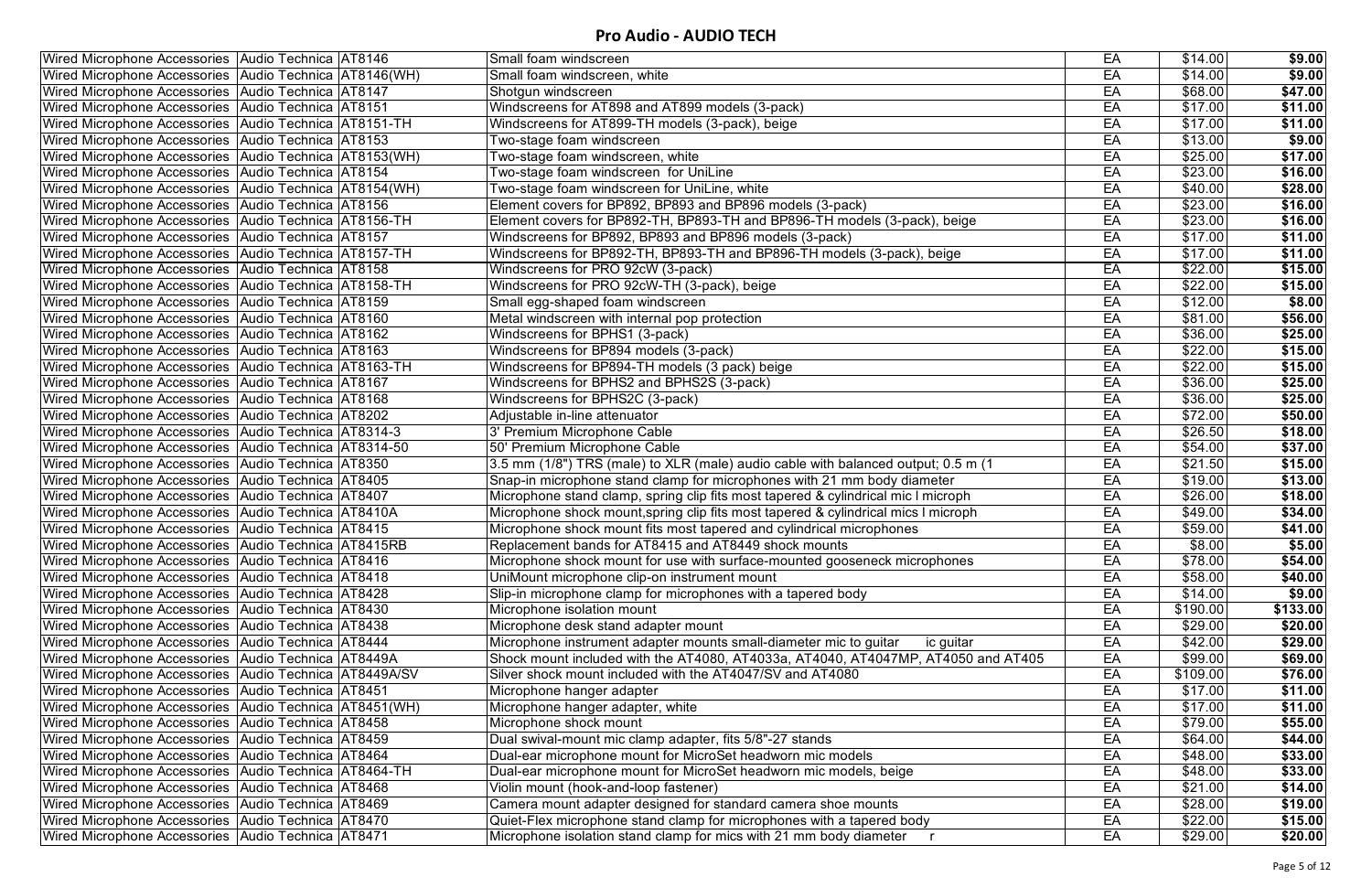| Wired Microphone Accessories Audio Technica AT8473         |                               | Quick-mount microphone stand adapter for gooseneck microphones                     | EA | \$34.00  | \$23.00         |
|------------------------------------------------------------|-------------------------------|------------------------------------------------------------------------------------|----|----------|-----------------|
| Wired Microphone Accessories Audio Technica AT8474         |                               | Gooseneck microphone isolation mount for surface-mount applications                | EA | \$42.00  | \$29.00         |
| Wired Microphone Accessories   Audio Technica   AT8482     |                               | Shock Mount for the AT5045                                                         | EA | \$249.00 | \$174.00        |
| Wired Microphone Accessories   Audio Technica   AT8484     |                               | Shock Mount with locking mechanism for BP40; fits 5/8/E-27 threaded stands; fits c | EA | \$99.00  | \$69.00         |
| Wired Microphone Accessories Audio Technica AT8490         |                               | 5" gooseneck                                                                       | EA | \$30.00  | \$21.00         |
| Wired Microphone Accessories   Audio Technica   AT8490L    |                               | 9" gooseneck                                                                       | EA | \$40.00  | \$28.00         |
| Wired Microphone Accessories   Audio Technica   AT8491D    |                               | Drum mount                                                                         | EA | \$89.00  | \$62.00         |
| Wired Microphone Accessories   Audio Technica   AT8491P    |                               | Magnetic piano mount                                                               | EA | \$69.00  | \$48.00         |
| Wired Microphone Accessories Audio Technica AT8491U        |                               | Universal clip-on mount                                                            | EA | \$39.00  | $\sqrt{$27.00}$ |
| Wired Microphone Accessories Audio Technica AT8491W        |                               | <b>Woodwind mount</b>                                                              | EA | \$89.00  | \$62.00         |
| Wired Microphone Accessories Audio Technica AT8492D        |                               | Drum mount system 5" gooseneck                                                     | EA | \$119.00 | \$83.00         |
| Wired Microphone Accessories   Audio Technica   AT8492PL   |                               | Magnetic piano mounting system 9" gooseneck                                        | EA | \$119.00 | \$83.00         |
| Wired Microphone Accessories   Audio Technica   AT8492U    |                               | Universal clip-on mounting system 5" gooseneck                                     | EA | \$69.00  | \$48.00         |
| Wired Microphone Accessories   Audio Technica   AT8492UL   |                               | Universal clip-on mounting system 9" gooseneck                                     | EA | \$79.00  | \$55.00         |
| Wired Microphone Accessories   Audio Technica   AT8492W    |                               | Woodwind mounting system 9" gooseneck                                              | EA | \$119.00 | \$83.00         |
| Wired Microphone Accessories   Audio Technica   AT8531     |                               | Belt-pack type power module, phantom/battery operation                             | EA | \$99.00  | \$69.00         |
| Wired Microphone Accessories   Audio Technica   AT8534     |                               | Wall/ceiling plate power module, phantom power only                                | EA | \$109.00 | \$76.00         |
| Wired Microphone Accessories Audio Technica AT8537         |                               | In-line type power module, phantom/battery operation                               | EA | \$199.00 | \$139.00        |
| Wired Microphone Accessories Audio Technica AT8538         |                               | In-line type power module, phantom power only                                      | EA | \$99.00  | \$69.00         |
| Wired Microphone Accessories Audio Technica AT8539         |                               | In-line type power module, phantom power only; also for use with any A-T Wireless  | EA | \$129.00 | \$90.00         |
| Wired Microphone Accessories Audio Technica AT8601         |                               | Microphone desk stand compatible with 5/8"-27 threaded stand clamps                | EA | \$26.00  | \$18.00         |
| Wired Microphone Accessories   Audio Technica   AT8615     |                               | Microphone desk stand, XLRF-type in, XLRM-type out connectors                      | EA | \$69.00  | \$48.00         |
| Wired Microphone Accessories Audio Technica AT8615RS       |                               | Microphone desk stand with switch, XLRF-type in, XLRM-type out connectors          | EA | \$79.00  | \$55.00         |
| Wired Microphone Accessories   Audio Technica   AT8646QM   |                               | Microphone shock-mount plate, XLRF-type connector mount                            | EA | \$59.00  | \$41.00         |
| Wired Microphone Accessories   Audio Technica   AT8647QM/S |                               | Microphone shock-mount plate with switch, XLRF-type connector mount                | EA | \$99.00  | \$69.00         |
| Wired Microphone Accessories   Audio Technica   AT8657/LED |                               | <b>Flush-Mount Microphone Socket</b>                                               | EA | \$220.00 | \$154.00        |
| Wired Microphone Accessories   Audio Technica   AT8662     |                               | Gooseneck microphone shock mount                                                   | EA | \$50.00  | \$35.00         |
| Wired Microphone Accessories   Audio Technica   AT8663     |                               | A-mount microphone flange for surface-mount applications                           | EA | \$12.00  | \$8.00          |
| Wired Microphone Accessories Audio Technica AT8664         |                               | A-mount microphone cable pass-through adapter for surface-mount applications       | EA | \$12.00  | \$8.00          |
| Wired Microphone Accessories Audio Technica AT8665         |                               | Drum microphone clamp                                                              | EA | \$21.00  | \$14.00         |
| Wired Microphone Accessories   Audio Technica   AT8666     |                               | Microphone desk stand, XLR3F-type in, XLR3M-type out connectors                    | EA | \$89.00  | \$62.00         |
| Wired Microphone Accessories Audio Technica AT8666RSC      |                               | Mic desk stand, XLR3F & XLR5M, programmable switch & contact closure<br>user-pro   | EA | \$149.00 | \$104.00        |
| Wired Microphone Accessories   Audio Technica   AT8666RSP  |                               | Mic desk stand, XLR3F & XLR5M, user programmable switch<br>user-pro                | EA | \$129.00 | \$90.00         |
| Wired Microphone Accessories   Audio Technica   AT-BG1     |                               | Soft protective microphone pouch                                                   | EA | \$14.00  | \$9.00          |
| Wired Microphone Accessories   Audio Technica   ATCT       |                               | Crimp tool for use with UniPoint and Engineered Sound microphones                  | EA | \$120.00 | \$84.00         |
| Wired Microphone Accessories Audio Technica CP8201         |                               | Microphone impedance matching transformer                                          | EA | \$24.00  | \$16.00         |
| Wired Microphone Accessories   Audio Technica   DFIN       |                               | Multi-purpose Diversity Fin antenna for wireless mic                               | EA | \$519.00 | \$363.00        |
| Wired Microphone Accessories   Audio Technica   DISTRO4    |                               | Wideband antenna distributor connects RF and DC power                              | EA | \$499.00 | \$349.00        |
| <b>Wireless Microphones</b>                                | Audio Technica AT831CH        | AT831c miniature cardioid condenser lavalier mic for cH-Style bodypacks erminated  | EA | \$109.00 | \$76.00         |
| <b>Wireless Microphones</b>                                | Audio Technica AT831CT4       | AT831c cardioid condenser lav mic, TA4 connector for Shure bodypacks<br>with TA4F  | EA | \$129.00 | \$90.00         |
| <b>Wireless Microphones</b>                                | Audio Technica   AT831CT5     | Cardioid condenser lav mic, TA5F connector for Lectrosonic bodypacks 5F-type c     | EA | \$129.00 | \$90.00         |
| <b>Wireless Microphones</b>                                | <b>Audio Technica AT831CW</b> | Cardioid condenser lavalier microphone for UniPak transmitters<br>cking 4-p        | EA | \$99.00  | \$69.00         |
| <b>Wireless Microphones</b>                                | Audio Technica   AT-BG2       | Soft protective microphone pouch for wireless transmitters                         | EA | \$16.00  | \$11.00         |
| <b>Wireless Microphones</b>                                | Audio Technica   ATM350UCH    | Wireless cardioid condenser instrument microphone with universal clip-on mounting  | EA | \$209.00 | \$146.00        |
| <b>Wireless Microphones</b>                                | Audio Technica ATM350UCW      | Cardioid condenser instrument microphone with universal clip-on mounting system,   | EA | \$199.00 | \$139.00        |
| <b>Wireless Microphones</b>                                | Audio Technica ATM73AC        | Cardioid condenser headworn microphone with 55" unterminated cable                 | EA | \$139.00 | \$97.00         |
| <b>Wireless Microphones</b>                                | Audio Technica   ATM73CH      | ATM73ac cardioid condenser headworn microphone terminated with cH-style screw-dow  | EA | \$139.00 | \$97.00         |
| <b>Wireless Microphones</b>                                | Audio Technica   ATM73CW      | Cardioid condenser headworn microphone with 55" cable terminated with locking 4-p  | EA | \$129.00 | \$90.00         |
| <b>Wireless Microphones</b>                                | Audio Technica   ATM75        | Cardioid condenser headworn microphone                                             | EA | \$189.00 | \$132.00        |
|                                                            |                               |                                                                                    |    |          |                 |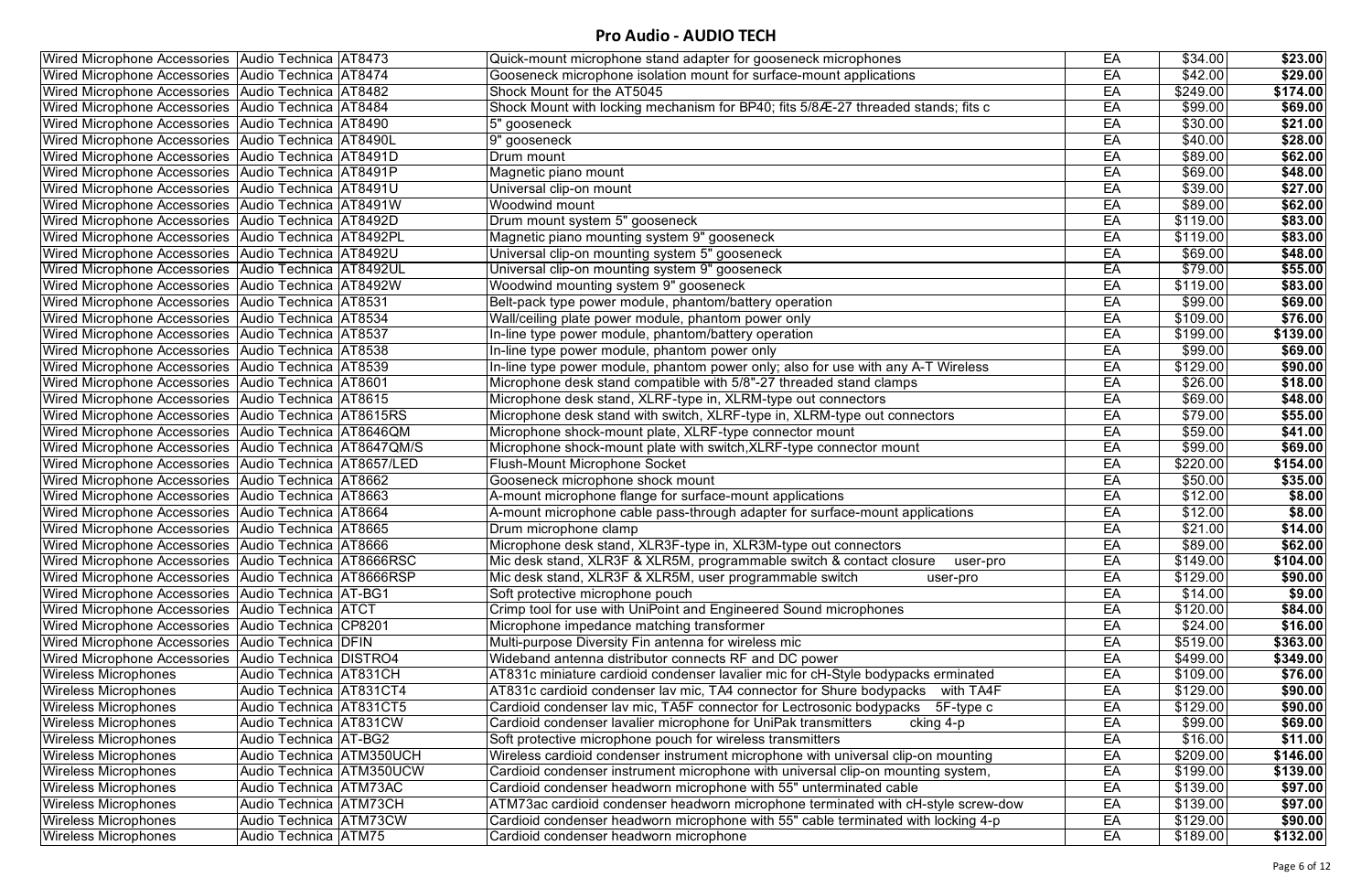| <b>Wireless Microphones</b> | <b>Audio Technica ATM75C</b>        | Cardioid condenser headworn microphone with 7.2' unterminated cable                                                  | EA | \$119.00         | \$83.00    |
|-----------------------------|-------------------------------------|----------------------------------------------------------------------------------------------------------------------|----|------------------|------------|
| <b>Wireless Microphones</b> | Audio Technica   ATM75CH            | ATM75c cardioid condenser headworn microphone with 55" cable terminated with cH-s                                    | EA | \$129.00         | \$90.00    |
| <b>Wireless Microphones</b> | Audio Technica ATM75CW              | Cardioid condenser headworn microphone with 55" cable terminated with locking 4-p                                    | EA | \$119.00         | \$83.00    |
| <b>Wireless Microphones</b> | Audio Technica   ATW-1101           | System 10 Digital Wireless System includes: ATW-R1100 receiver and ATW-T1001 UniP                                    | EA | \$319.95         | \$223.00   |
| <b>Wireless Microphones</b> | Audio Technica   ATW-1101/G         | System 10 Digital Wireless System includes: ATW-R1100 receiver and ATW-T1001 UniP                                    | EA | \$349.95         | \$244.00   |
| <b>Wireless Microphones</b> | Audio Technica   ATW-1101/H         | System 10 Digital Wireless System includes: ATW-R1100 receiver and ATW-T1001 UniP                                    | EA | \$399.95         | \$279.00   |
| Wireless Microphones        | Audio Technica   ATW-1101/H92       | System 10 Digital Wireless System includes: ATW-R1100 receiver and ATW-T1001 UniP                                    | EA | \$439.95         | \$307.00   |
| <b>Wireless Microphones</b> | Audio Technica   ATW-1101/H92-TH    | System 10 Digital Wireless System includes: ATW-R1100 receiver and ATW-T1001 UniP                                    | EA | \$439.95         | \$307.00   |
| <b>Wireless Microphones</b> | Audio Technica ATW-1101/L           | System 10 Digital Wireless System includes: ATW-R1100 receiver and ATW-T1001 UniP                                    | EA | \$399.95         | \$279.00   |
| <b>Wireless Microphones</b> | Audio Technica   ATW-1102           | System 10 Digital Wireless System includes: ATW-R1100 receiver and ATW-T1002 hand                                    | EA | $\sqrt{$349.95}$ | \$244.00   |
| <b>Wireless Microphones</b> | Audio Technica   ATW-1301           | System 10 PRO Digital Wireless System includes: ATW-RC13 rack-mount receiver chas                                    | EA | \$469.00         | \$328.00   |
| <b>Wireless Microphones</b> | Audio Technica   ATW-1301/L         | System 10 PRO Digital Wireless System includes: ATW-RC13 rack-mount receiver chas                                    | EA | \$549.00         | \$384.00   |
| <b>Wireless Microphones</b> | Audio Technica   ATW-1302           | System 10 PRO Digital Wireless System includes: ATW-RC13 rack-mount receiver chas                                    | EA | \$499.00         | \$349.00   |
| <b>Wireless Microphones</b> | Audio Technica   ATW-1311           | System 10 PRO Digital Wireless System includes: ATW-RC13 rack-mount receiver chas                                    | EA | \$859.00         | \$601.00   |
| <b>Wireless Microphones</b> | Audio Technica   ATW-1311/L         | System 10 PRO Digital Wireless System includes: ATW-RC13 rack-mount receiver chas                                    | EA | \$999.00         | \$699.00   |
| <b>Wireless Microphones</b> | Audio Technica ATW-1312             | System 10 PRO Digital Wireless System includes: ATW-RC13 rack-mount receiver chas                                    | EA | \$879.00         | \$615.00   |
| <b>Wireless Microphones</b> | Audio Technica   ATW-1312/L         | System 10 PRO Digital Wireless System includes: ATW-RC13 rack-mount receiver chas                                    | EA | \$949.00         | \$664.00   |
| <b>Wireless Microphones</b> | Audio Technica   ATW-1322           | System 10 PRO Digital Wireless System includes: ATW-RC13 rack-mount receiver chas                                    | EA | \$899.00         | \$629.00   |
| <b>Wireless Microphones</b> | Audio Technica   ATW-1366           | System 10 Wireless systems Boundary microphone system includes ATW-RC13 rack-moun                                    | EA | \$1,499.00       | \$1,049.00 |
| <b>Wireless Microphones</b> | Audio Technica   ATW-1377           | System 10 Wireless systems microphone desk stand system includes ATW-RC13 rack-mo                                    | EA | \$1,399.00       | \$979.00   |
| <b>Wireless Microphones</b> | Audio Technica   ATW-1701           | System 10 Camera-mount Digital WirelessSystem includes: ATW-R1700 receiver and AT                                    | EA | \$439.95         | \$307.00   |
| <b>Wireless Microphones</b> | Audio Technica   ATW-1701/L         | System 10 Camera-mount Digital WirelessSystem includes: ATW-R1700 receiver and AT                                    | EA | \$519.95         | \$363.00   |
| <b>Wireless Microphones</b> | Audio Technica   ATW-1702           | System 10 Camera-mount Digital WirelessSystem includes: ATW-R1700 receiver and AT                                    | EA | \$459.95         | \$321.00   |
| Wireless Microphones        | Audio Technica   ATW-2110BI         | 2000 Series Wireless System includes: ATW- R2100b receiver and ATW-T210a UniPak t                                    | EA | \$329.00         | \$230.00   |
| Wireless Microphones        | Audio Technica   ATW-2120BI         | 2000 Series Wireless System includes: ATW-R2100b receiver and ATW-T220a handheld                                     | EA | \$379.00         | \$265.00   |
| <b>Wireless Microphones</b> | Audio Technica   ATW-2129BI         | 2000 Series Wireless System includes: ATW- R2100b receiver and ATW-T210a UniPak t                                    | EA | \$379.00         | \$265.00   |
| <b>Wireless Microphones</b> | Audio Technica   ATW-2192BI         | 2000 Series Wireless System includes: ATW- R2100b receiver and ATW-T210a UniPak t                                    | EA | \$579.00         | \$405.00   |
| <b>Wireless Microphones</b> | Audio Technica   ATW-2192BI-TH      | 2000 Series Wireless System includes: ATW- R2100b receiver and ATW-T210a UniPak t                                    | EA | \$579.00         | \$405.00   |
| <b>Wireless Microphones</b> | Audio Technica   ATW-2193BI         | 2000 Series Wireless System includes: ATW- R2100b receiver and ATW-T210a UniPak f                                    | EA | \$529.00         | \$370.00   |
| Wireless Microphones        | Audio Technica   ATW-2193BI-TH      | 2000 Series Wireless System includes: ATW- R2100b receiver and ATW-T210a UniPak t                                    | EA | \$529.00         | \$370.00   |
| <b>Wireless Microphones</b> | Audio Technica   ATW-2194BI         | 2000 Series Wireless System includes: ATW- R2100b receiver and ATW-T210a UniPak t                                    | EA | \$629.00         | \$440.00   |
| Wireless Microphones        | Audio Technica   ATW-2194BI-TH      | 2000 Series Wireless System includes: ATW- R2100b receiver and ATW-T210a UniPak t                                    | EA | \$629.00         | \$440.00   |
| <b>Wireless Microphones</b> | Audio Technica   ATW-3211/831DE2    | 3000 Series Wireless System (4th gen) includes: ATW-R3210 receiver and ATW-T3201                                     | EA | \$649.00         | \$454.00   |
| <b>Wireless Microphones</b> | Audio Technica   ATW-3211/831EE1    | 3000 Series Wireless System (4th gen) includes: ATW-R3210 receiver and ATW-T3201                                     | EA | \$649.00         | \$454.00   |
| <b>Wireless Microphones</b> | Audio Technica   ATW-3211/892DE2    | 3000 Series Wireless System (4th gen) includes: ATW-R3210 receiver and ATW-T3201                                     | EA | \$789.00         | \$552.00   |
| Wireless Microphones        | Audio Technica ATW-3211/892EE1      | 3000 Series Wireless System (4th gen) includes: ATW-R3210 receiver and ATW-T3201                                     | EA | \$789.00         | \$552.00   |
| <b>Wireless Microphones</b> |                                     | Audio Technica  ATW-3211/892-THDE2  3000 Series Wireless System (4th gen) includes: ATW-R3210 receiver and ATW-T3201 | EA | \$789.00         | \$552.00   |
| <b>Wireless Microphones</b> | Audio Technica   ATW-3211/892-THEE1 | 3000 Series Wireless System (4th gen) includes: ATW-R3210 receiver and ATW-T3201                                     | EA | \$789.00         | \$552.00   |
| <b>Wireless Microphones</b> | Audio Technica   ATW-3211/893DE2    | 3000 Series Wireless System (4th gen) includes: ATW-R3210 receiver and ATW-T3201                                     | EA | \$729.00         | \$510.00   |
| <b>Wireless Microphones</b> | Audio Technica   ATW-3211/893EE1    | 3000 Series Wireless System (4th gen) includes: ATW-R3210 receiver and ATW-T3201                                     | EA | \$729.00         | \$510.00   |
| Wireless Microphones        |                                     | Audio Technica (ATW-3211/893-THDE2 (3000 Series Wireless System (4th gen) includes: ATW-R3210 receiver and ATW-T3201 | EA | \$729.00         | \$510.00   |
| <b>Wireless Microphones</b> | Audio Technica   ATW-3211/893-THEE1 | [3000 Series Wireless System (4th gen) includes: ATW-R3210 receiver and ATW-T3201                                    | EA | \$729.00         | \$510.00   |
| <b>Wireless Microphones</b> | Audio Technica   ATW-3211/894DE2    | 3000 Series Wireless System (4th gen) includes: ATW-R3210 receiver and ATW-T3201                                     | EA | \$849.00         | \$594.00   |
| <b>Wireless Microphones</b> | Audio Technica ATW-3211/894EE1      | 3000 Series Wireless System (4th gen) includes: ATW-R3210 receiver and ATW-T3201                                     | EA | \$849.00         | \$594.00   |
| <b>Wireless Microphones</b> |                                     | Audio Technica  ATW-3211/894-THDE2  3000 Series Wireless System (4th gen) includes: ATW-R3210 receiver and ATW-T3201 | EA | \$849.00         | \$594.00   |
| Wireless Microphones        | Audio Technica   ATW-3211/894-THEE1 | [3000 Series Wireless System (4th gen) includes: ATW-R3210 receiver and ATW-T3201                                    | EA | \$849.00         | \$594.00   |
| <b>Wireless Microphones</b> | Audio Technica   ATW-3211DE2        | 3000 Series Wireless System (4th gen) includes: ATW-R3210 receiver and ATW-T3201                                     | EA | \$549.00         | \$384.00   |
| <b>Wireless Microphones</b> | Audio Technica ATW-3211EE1          | 3000 Series Wireless System (4th gen) includes: ATW-R3210 receiver and ATW-T3201                                     | EA | \$549.00         | \$384.00   |
| <b>Wireless Microphones</b> | Audio Technica   ATW-3212/C510DE2   | 3000 Series Wireless System (4th gen) includes: ATW-R3210 receiver and ATW-T3202                                     | EA | \$599.00         | \$419.00   |
|                             |                                     |                                                                                                                      |    |                  |            |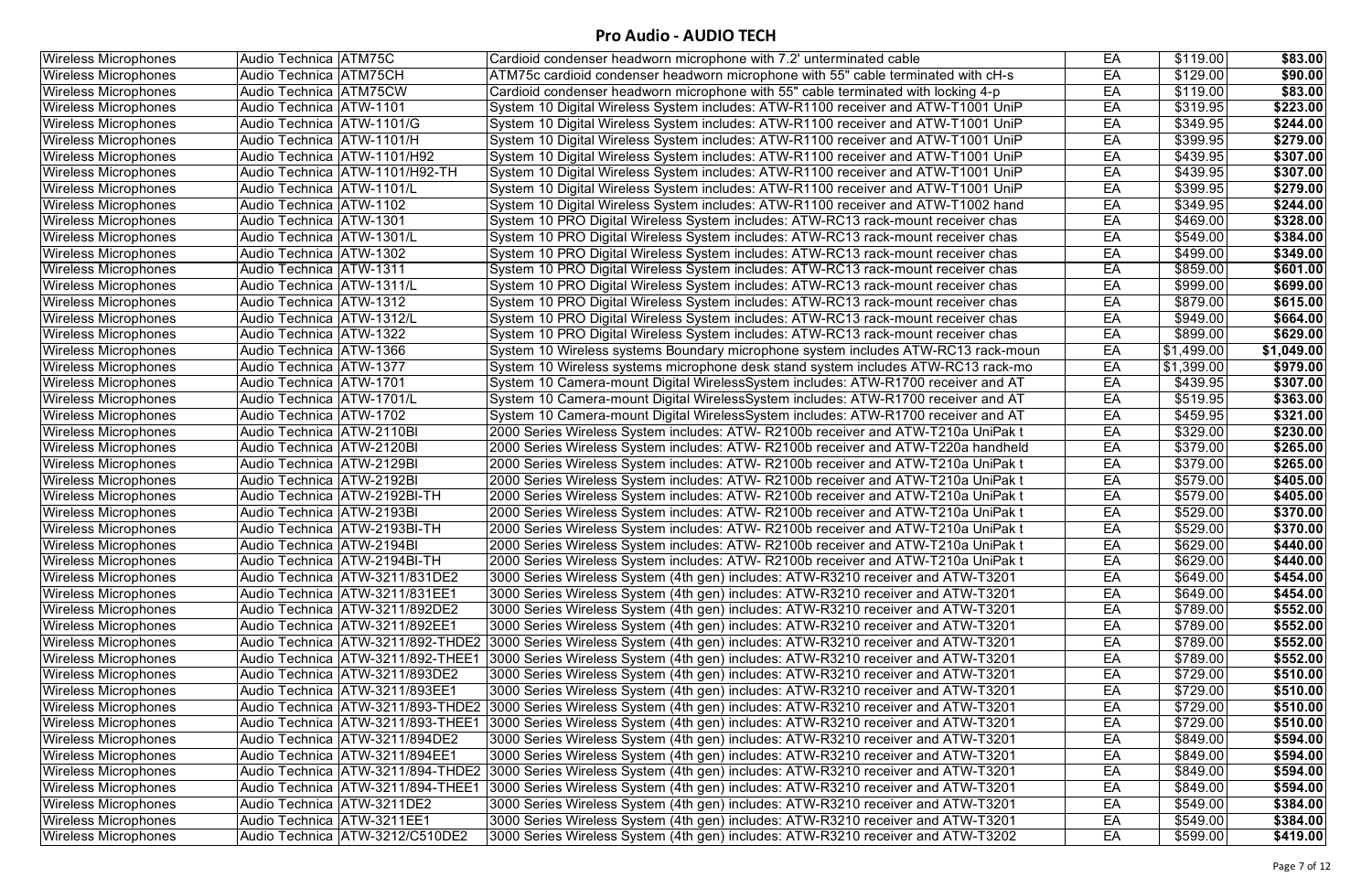| <b>Wireless Microphones</b> | Audio Technica ATW-3212/C510EE1   | 3000 Series Wireless System (4th gen) includes: ATW-R3210 receiver and ATW-T3202  | EA | \$599.00   | \$419.00   |
|-----------------------------|-----------------------------------|-----------------------------------------------------------------------------------|----|------------|------------|
| <b>Wireless Microphones</b> | Audio Technica   ATW-3212/C710DE2 | 3000 Series Wireless System (4th gen) includes: ATW-R3210 receiver and ATW-T3202  | EA | \$699.00   | \$489.00   |
| <b>Wireless Microphones</b> | Audio Technica ATW-3212/C710EE1   | 3000 Series Wireless System (4th gen) includes: ATW-R3210 receiver and ATW-T3202  | EA | \$699.00   | \$489.00   |
| <b>Wireless Microphones</b> | Audio Technica   ATW-3212EE1      | 3000 Series Wireless Sys (4th gen)                                                | EA | \$174.95   | \$122.00   |
| <b>Wireless Microphones</b> | Audio Technica   ATW-901A/G       | System 9 Wireless system includes ATW-R900a receiver and ATW-901a body-pack trans | EA | \$174.95   | \$122.00   |
| <b>Wireless Microphones</b> | Audio Technica ATW-901A/H         | System 9 Wireless system includes ATW-R900a receiver and ATW-901a body-pack trans | EA | \$224.95   | \$157.00   |
| <b>Wireless Microphones</b> | Audio Technica   ATW-901A/L       | System 9 wireless system includes ATW-R900 receiver and ATW-901a body-pack transm | EA | \$199.95   | \$139.00   |
| <b>Wireless Microphones</b> | Audio Technica   ATW-902A         | System 9 wireless system includes ATW-R900a receiver and ATW-T902a handheld dynam | EA | \$174.95   | \$122.00   |
| <b>Wireless Microphones</b> | Audio Technica   ATW-C3300        | Cardioid condenser microphone capsule for use with ATW-T3202, ATW-T5202 and ATW-T | EA | \$279.00   | \$195.00   |
| <b>Wireless Microphones</b> | Audio Technica ATW-C4100          | Cardioid dynamic microphone capsule for use with ATW-T3202, ATW-T5202 and ATW-T60 | EA | \$189.00   | \$132.00   |
| <b>Wireless Microphones</b> | Audio Technica   ATW-C510         | Cardioid dynamic microphone capsule for use with ATW-T3202, ATW-T5202 and ATW-T60 | EA | \$99.00    | \$69.00    |
| <b>Wireless Microphones</b> | Audio Technica   ATW-C5400        | Cardioid condenser microphone capsule for use with ATW-T3202, ATW-T5202 and ATW-T | EA | \$379.00   | \$265.00   |
| <b>Wireless Microphones</b> | Audio Technica   ATW-C6100        | Hypercardioid dynamic microphone capsule for use with ATW-T3202, ATW-T5202 and AT | EA | \$189.00   | \$132.00   |
| <b>Wireless Microphones</b> | Audio Technica ATW-C710           | Cardioid condenser microphone capsule for use with ATW-T3202, ATW-T5202 and ATW-T | EA | \$199.00   | \$139.00   |
| <b>Wireless Microphones</b> | Audio Technica ATW-R1100          | System 10 receiver, 2.4 GHz                                                       | EA | \$179.00   | \$125.00   |
| <b>Wireless Microphones</b> | Audio Technica   ATW-R1500        | Stompbox single-channel receiver                                                  | EA | \$219.00   | \$153.00   |
| <b>Wireless Microphones</b> | Audio Technica   ATW-R1700        | Camera-mount single-channel receiver for System 10 Digital Wireless. Includes si  | EA | \$319.00   | \$223.00   |
| <b>Wireless Microphones</b> | Audio Technica   ATW-R2100BI      | 2000 Series diversity receiver, 487.125-506.500 MHz (TV 16-20)                    | EA | \$249.00   | \$174.00   |
| <b>Wireless Microphones</b> | Audio Technica   ATW-R3210DE2     | 3000 Series (4th Gen) diversity receiver, 470-530 MHz                             | EA | \$399.00   | \$279.00   |
| <b>Wireless Microphones</b> | Audio Technica ATW-R3210EE1       | 3000 Series (4th Gen) diversity receiver, 530-590 MHz                             | EA | \$399.00   | \$279.00   |
| <b>Wireless Microphones</b> | Audio Technica ATW-R5220DANDF1    | 5000 Series (3rd Gen) diversity dual receiver with network connection and Dante o | EA | \$3,199.00 | \$2,239.00 |
| <b>Wireless Microphones</b> | Audio Technica   ATW-R5220DF1     | 5000 Series (3rd Gen) diversity dual receiver with network connection             | EA | \$2,699.00 | \$1,889.00 |
| <b>Wireless Microphones</b> | Audio Technica ATW-R900A          | System 9 wireless system receiver.                                                | EA | \$89.00    | \$62.00    |
| <b>Wireless Microphones</b> | Audio Technica   ATW-RC13         | System 10 PRO Digital Wireless System Rack-mount Receiver Chassis                 | EA | \$229.00   | \$160.00   |
| <b>Wireless Microphones</b> | Audio Technica   ATW-RU13         | System 10 PRO Digital Wireless System Receiver Unit                               | EA | \$229.00   | \$160.00   |
| <b>Wireless Microphones</b> | Audio Technica   ATW-T1001        | System 10 UniPak body-pack transmitter, 2.4 GHz                                   | EA | \$209.00   | \$146.00   |
| <b>Wireless Microphones</b> | Audio Technica   ATW-T1002        | System 10 handheld microphone/transmitter with unidirectional dynamic element, 2. | EA | \$229.00   | \$160.00   |
| <b>Wireless Microphones</b> | Audio Technica ATW-T1006          | System 10 Digital wireless Boundary microphone transmitter, 2.4 GHz wireless, re  | EA | \$449.00   | \$314.00   |
| <b>Wireless Microphones</b> | Audio Technica ATW-T1007          | System 10 Digital wireless Microphone desk stand transmitter, 2.4 GHz wireless, r | EA | \$399.00   | \$279.00   |
| <b>Wireless Microphones</b> | Audio Technica   ATW-T210AI       | 2000 Series UniPak body-pack transmitter, 487.125-506.500 MHz (TV 16-20)          | EA | \$169.00   | \$118.00   |
| <b>Wireless Microphones</b> | Audio Technica   ATW-T220AI       | 2000 Series handheld microphone/transmitter with cardioid dynamic element, 487.12 | EA | \$229.00   | \$160.00   |
| <b>Wireless Microphones</b> | Audio Technica ATW-T3201DE2       | 3000 Series (4th gen) body-pack transmitter with cH-style screw-down 4-pin connec | EA | \$299.00   | \$209.00   |
| <b>Wireless Microphones</b> | Audio Technica ATW-T3201EE1       | 3000 Series (4th gen) body-pack transmitter with cH-style screw-down 4-pin connec | EA | \$299.00   | \$209.00   |
| <b>Wireless Microphones</b> | Audio Technica   ATW-T3202DE2     | 3000 Series (4th gen) handheld microphone/transmitter with industry-standard thre | EA | \$249.00   | \$174.00   |
| <b>Wireless Microphones</b> | Audio Technica ATW-T3202EE1       | 3000 Series (4th gen) handheld microphone/transmitter with industry-standard thre | EA | \$249.00   | \$174.00   |
| <b>Wireless Microphones</b> | Audio Technica ATW-T5201DE1       | 5000 Series (3rd Gen) body-pack transmitter with cH-style screw-down 4-pin connec | EA | \$999.00   | \$699.00   |
| <b>Wireless Microphones</b> | Audio Technica   ATW-T5201EF2     | 5000 Series (3rd Gen) body-pack transmitter with cH-style screw-down 4-pin connec | EA | \$999.00   | \$699.00   |
| <b>Wireless Microphones</b> | Audio Technica ATW-T5202DE1       | 5000 Series (3rd Gen) handheld microphone/transmitter grip with industry-standard | EA | \$849.00   | \$594.00   |
| <b>Wireless Microphones</b> | Audio Technica   ATW-T5202EF2     | 5000 Series (3rd Gen) handheld microphone/transmitter grip with industry-standard | EA | \$849.00   | \$594.00   |
| <b>Wireless Microphones</b> | Audio Technica   ATW-T901A        | System 9 wireless system body-pack transmitter.                                   | EA | \$109.00   | \$76.00    |
| <b>Wireless Microphones</b> | Audio Technica   ATW-T902A        | System 9 wireless system handheld microphone/transmitter with unidirectional dyna | EA | \$125.00   | \$87.00    |
| <b>Wireless Microphones</b> | Audio Technica BP892CH            | MicroSet omni condenser headworn mic, for cH-Style bodyback<br>H-style s          | EA | \$309.00   | \$216.00   |
| <b>Wireless Microphones</b> | Audio Technica BP892CH-TH         | MicroSet omni condenser headworn mic, for cH-Style bodyback, Beige<br>H-style s   | EA | \$309.00   | \$216.00   |
| <b>Wireless Microphones</b> | Audio Technica BP892CL4           | rminated<br>MicroSet omni condenser headworn mic, Lemo connector for Sennheiser   | EA | \$359.00   | \$251.00   |
| <b>Wireless Microphones</b> | Audio Technica BP892CL4-TH        | MicroSet omni condenser headworn mic Lemo connector for Sennheiser beigerminated  | EA | \$359.00   | \$251.00   |
| <b>Wireless Microphones</b> | Audio Technica BP892CLM3          | MicroSet omni condenser headworn mic, 3.5mm plug for Sennheiser<br>rminated       | EA | \$329.00   | \$230.00   |
| <b>Wireless Microphones</b> | Audio Technica BP892CLM3-TH       | MicroSet omni condenser headworn mic, 3.5mm plug for Sennheiser, beige rminated   | EA | \$329.00   | \$230.00   |
| <b>Wireless Microphones</b> | Audio Technica BP892CT4           | MicroSet omni condenser headworn mic, TA4F for Shure wireless<br>rminated         | EA | \$329.00   | \$230.00   |
| <b>Wireless Microphones</b> | Audio Technica BP892CT4-TH        | MicroSet omni condenser headworn mic, TA4F for Shure wireless, beige<br>rminated  | EA | \$329.00   | \$230.00   |
|                             |                                   |                                                                                   |    |            |            |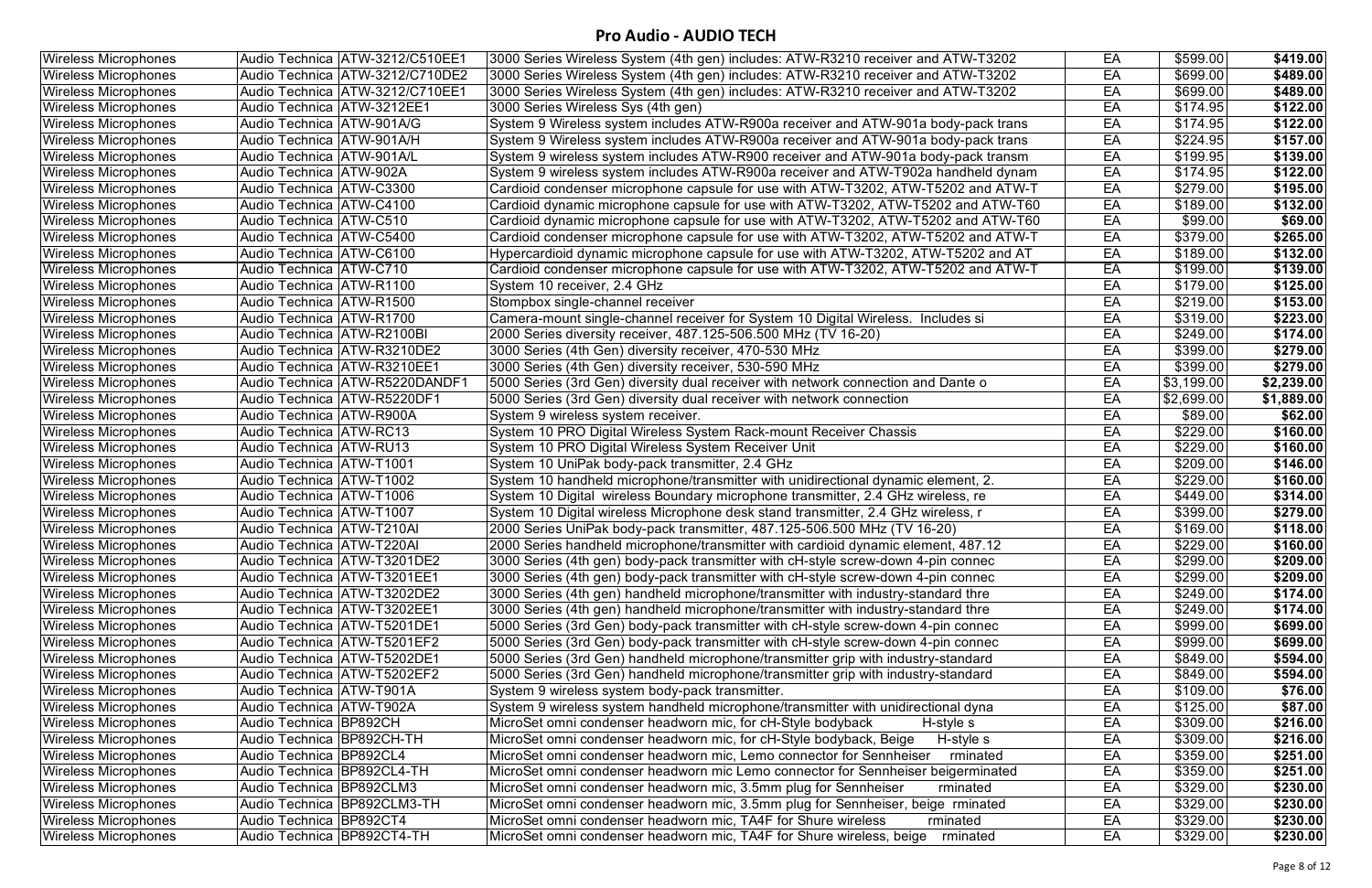| <b>Wireless Microphones</b> | Audio Technica BP892CT5       | MicroSet omni condenser headworn mic, TA5F for Lectrosonic wireless<br>rminated   | EA | \$329.00        | \$230.00 |
|-----------------------------|-------------------------------|-----------------------------------------------------------------------------------|----|-----------------|----------|
| <b>Wireless Microphones</b> | Audio Technica BP892CT5-TH    | MicroSet omni condenser headworn mic, TA5F for Lectrosonic, beige<br>rminated     | EA | \$329.00        | \$230.00 |
| <b>Wireless Microphones</b> | Audio Technica BP892CW        | MicroSet omni condenser headworn mic, for UniPak transmitters<br>rminated         | EA | \$299.00        | \$209.00 |
| <b>Wireless Microphones</b> | Audio Technica   BP892CW-TH   | MicroSet omni condenser headworn mic, for UniPak transmitters, beige<br>rminated  | EA | \$299.00        | \$209.00 |
| <b>Wireless Microphones</b> | Audio Technica BP892-TH       | MicroSet omnidirectional condenser headworn microphone, beige                     | EA | \$399.00        | \$279.00 |
| <b>Wireless Microphones</b> | Audio Technica BP893          | MicroEarset omnidirectional condenser headworn microphone                         | EA | \$349.00        | \$244.00 |
| <b>Wireless Microphones</b> | Audio Technica   BP893C       | MicroEarset omnidirectional condenser headworn microphone with 55" unterminated c | EA | \$239.00        | \$167.00 |
| <b>Wireless Microphones</b> | Audio Technica BP893CH        | MicroSet omnidirectional condenser headworn microphone terminated with cH-style s | EA | \$259.00        | \$181.00 |
| <b>Wireless Microphones</b> | Audio Technica BP893CH-TH     | MicroSet omnidirectional condenser headworn microphone terminated with cH-style s | EA | \$259.00        | \$181.00 |
| <b>Wireless Microphones</b> | Audio Technica BP893CL4-TH    | MicroEarset omnidirectional condenser headworn microphone with 55" cable terminat | EA | \$309.00        | \$216.00 |
| <b>Wireless Microphones</b> | Audio Technica BP893CLM3      | MicroEarset omnidirectional condenser headworn microphone with 55" cable terminat | EA | \$279.00        | \$195.00 |
| <b>Wireless Microphones</b> | Audio Technica BP893CLM3-TH   | MicroEarset omnidirectional condenser headworn microphone with 55" cable terminat | EA | \$279.00        | \$195.00 |
| <b>Wireless Microphones</b> | Audio Technica BP893CT4       | MicroEarset omnidirectional condenser headworn microphone with 55" cable terminat | EA | \$279.00        | \$195.00 |
| <b>Wireless Microphones</b> | Audio Technica BP893CT4-TH    | MicroEarset omnidirectional condenser headworn microphone with 55" cable terminat | EA | \$279.00        | \$195.00 |
| <b>Wireless Microphones</b> | Audio Technica   BP893C-TH    | MicroEarset omnidirectional condenser headworn microphone with 55" unterminated c | EA | \$239.00        | \$167.00 |
| <b>Wireless Microphones</b> | Audio Technica BP893CW        | MicroEarset omnidirectional condenser headworn microphone with 55" cable terminat | EA | \$249.00        | \$174.00 |
| <b>Wireless Microphones</b> | Audio Technica BP893CW-TH     | MicroEarset omnidirectional condenser headworn microphone with 55" cable terminat | EA | \$249.00        | \$174.00 |
| <b>Wireless Microphones</b> | Audio Technica   BP893-TH     | MicroEarset omnidirectional condenser headworn microphone, beige                  | EA | \$349.00        | \$244.00 |
| <b>Wireless Microphones</b> | Audio Technica BP894          | MicroSet cardioid condenser headworn microphone                                   | EA | \$449.00        | \$314.00 |
| <b>Wireless Microphones</b> | Audio Technica BP894C         | MicroSet cardioid condenser headworn microphone with 55" unterminated cable       | EA | \$339.00        | \$237.00 |
| <b>Wireless Microphones</b> | Audio Technica   BP894CH      | MicroSet omnidirectional condenser headworn microphone terminated with cH-style s | EA | \$359.00        | \$251.00 |
| <b>Wireless Microphones</b> | Audio Technica BP894CH-TH     | MicroSet omnidirectional condenser headworn microphone terminated with cH-style s | EA | \$359.00        | \$251.00 |
| <b>Wireless Microphones</b> | Audio Technica   BP894CL4     | MicroSet cardioid condenser headwornmicrophone with 55" cable terminated with Lem | EA | \$409.00        | \$286.00 |
| <b>Wireless Microphones</b> | Audio Technica BP894CL4-TH    | MicroSet cardioid condenser headwornmicrophone with 55" cable terminated with Lem | EA | \$409.00        | \$286.00 |
| <b>Wireless Microphones</b> | Audio Technica BP894CLM3      | MicroSet cardioid condenser headwornmicrophone with 55" cable terminated with 3.5 | EA | \$379.00        | \$265.00 |
| <b>Wireless Microphones</b> | Audio Technica   BP894CLM3-TH | MicroSet cardioid condenser headwornmicrophone with 55" cable terminated with 3.5 | EA | \$379.00        | \$265.00 |
| <b>Wireless Microphones</b> | Audio Technica   BP894CT4     | MicroSet cardioid condenser headwornmicrophone with 55" cable terminated with TA4 | EA | \$379.00        | \$265.00 |
| <b>Wireless Microphones</b> | Audio Technica   BP894CT4-TH  | MicroSet cardioid condenser headwornmicrophone with 55" cable terminated with TA4 | EA | \$379.00        | \$265.00 |
| <b>Wireless Microphones</b> | Audio Technica BP894C-TH      | MicroSet cardioid condenser headworn microphone with 55" unterminated cable, beig | EA | \$339.00        | \$237.00 |
| <b>Wireless Microphones</b> | Audio Technica BP894CW        | MicroSet cardioid condenser headwornmicrophone with 55" cable terminated withá lo | EA | \$349.00        | \$244.00 |
| <b>Wireless Microphones</b> | Audio Technica BP894CW-TH     | MicroSet cardioid condenser headwornmicrophone with 55" cable terminated withá lo | EA | \$349.00        | \$244.00 |
| <b>Wireless Microphones</b> | Audio Technica BP894-TH       | MicroSet cardioid condenser headworn microphone, beige                            | EA | \$449.00        | \$314.00 |
| <b>Wireless Microphones</b> | Audio Technica BP894XCH-TH    | MicroSet cardioid condenser headworn mic with 55"detachable cable                 | EA | \$409.00        | \$286.00 |
| <b>Wireless Microphones</b> | <b>Audio Technica   DFINB</b> | Diversity Fin Antenna                                                             | EA | \$519.00        | \$363.00 |
| <b>Wireless Microphones</b> | Audio Technica   ES925C6/XLR  | Cardioid Condenser Microphone                                                     | EA | \$279.00        | \$195.00 |
| <b>Wireless Microphones</b> | Audio Technica ES945W         | Omni Condenser Microphone                                                         | EA | \$232.00        | \$162.00 |
| <b>Wireless Microphones</b> | Audio Technica  M2L           | M2 IEM Wireless System includes: M2T stereo transmitter, M2R stereo receiver and  | EA | \$599.00        | \$419.00 |
| <b>Wireless Microphones</b> | Audio Technica M2M            | M2 IEM Wireless System includes: M2T stereo transmitter, M2R stereo receiver and  | EA | \$599.00        | \$419.00 |
| <b>Wireless Microphones</b> | Audio Technica   M2RL         | M2 system body-pack stereo receiver, 575.000-608.000 MHz (TV 31-36)               | EA | \$349.00        | \$244.00 |
| <b>Wireless Microphones</b> | Audio Technica M2RM           | M2 system body-pack stereo receiver, 614.000-647.000 MHz (TV 38-43)               | EA | \$349.00        | \$244.00 |
| <b>Wireless Microphones</b> | Audio Technica M2TL           | M2 system stereo transmitter, 575.000-608.000 MHzá(TV 31-36)                      | EA | \$349.00        | \$244.00 |
| <b>Wireless Microphones</b> | Audio Technica M2TM           | M2 system stereo transmitter, 614.000-647.000 MHz(TV 38-43)                       | EA | \$349.00        | \$244.00 |
| <b>Wireless Microphones</b> | Audio Technica   M3L          | M3 IEM Wireless System includes: M3T stereo transmitter with headphone output, M3 | EA | \$799.00        | \$559.00 |
| <b>Wireless Microphones</b> | Audio Technica   M3M          | M3 IEM Wireless System includes: M3T stereo transmitter with headphone output, M3 | EA | \$799.00        | \$559.00 |
| <b>Wireless Microphones</b> | Audio Technica   M3RL         | M3 system body-pack stereo receiver, 575.000-608.000 MHz (TV 31-36)               | EA | \$449.00        | \$314.00 |
| <b>Wireless Microphones</b> | <b>Audio Technica M3RM</b>    | M3 system body-pack stereo receiver, 614.000-647.000 MHz (TV 38-43)               | EA | \$449.00        | \$314.00 |
| <b>Wireless Microphones</b> | Audio Technica M3TL           | M3 system stereo transmitter, 575.000-608.000 MHzá (TV 31-36)                     | EA | \$449.00        | \$314.00 |
| <b>Wireless Microphones</b> | <b>Audio Technica M3TM</b>    | M3 system stereo transmitter, 614.000-647.000 MHz(TV 38-43)                       | EA | \$449.00        | \$314.00 |
| <b>Wireless Microphones</b> | Audio Technica MT830C         | Omnidirectional condenser lavalier microphone with 55" unterminated cable         | EA | $\sqrt{$79.00}$ | \$55.00  |
|                             |                               |                                                                                   |    |                 |          |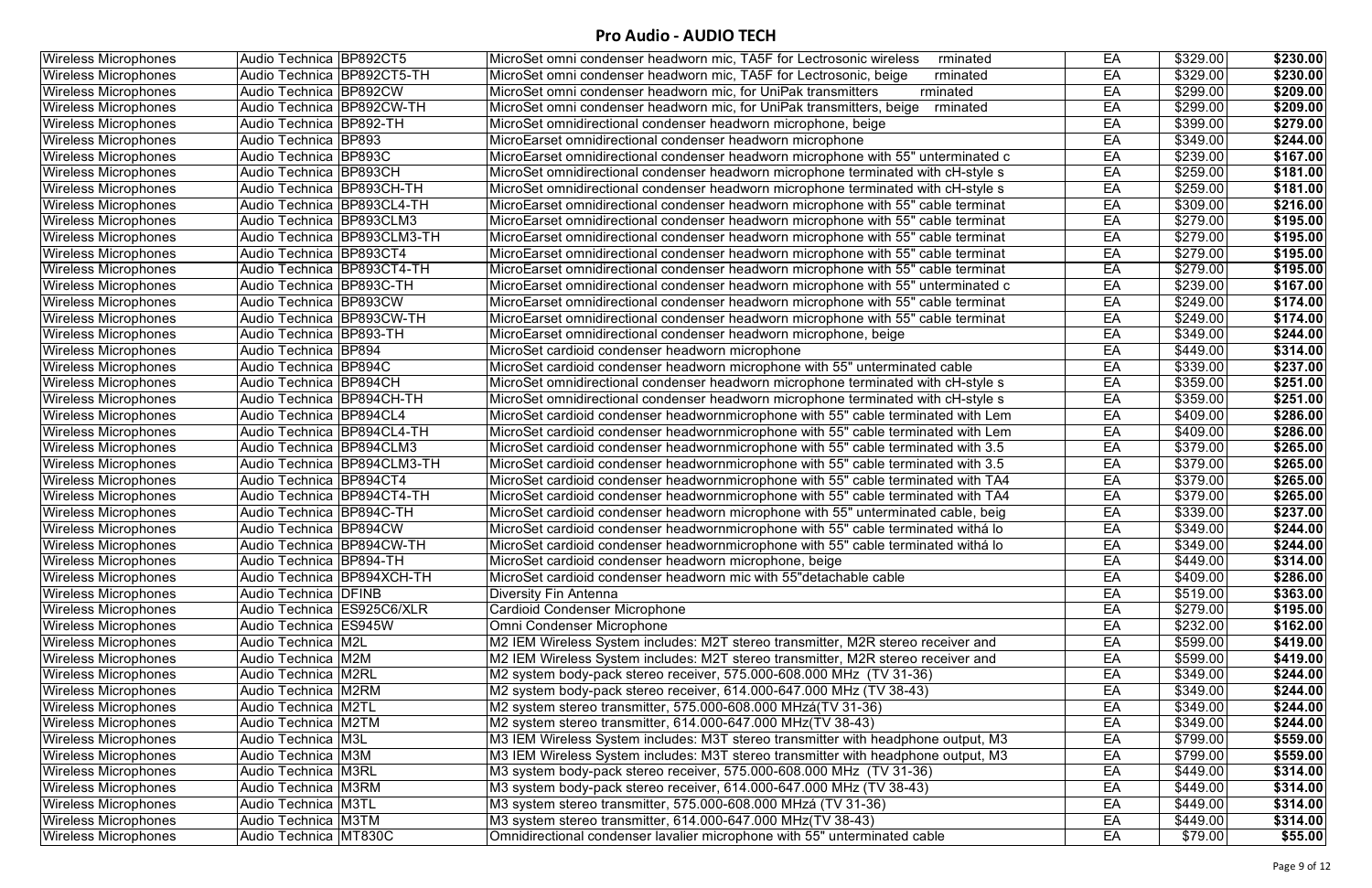| <b>Wireless Microphones</b>        | Audio Technica MT830CH      | MT830c miniature omnidirectional condenser lavalier microphone terminated with cH            | EA | \$99.00  | \$69.00  |
|------------------------------------|-----------------------------|----------------------------------------------------------------------------------------------|----|----------|----------|
| <b>Wireless Microphones</b>        | Audio Technica   MT830CH-TH | MT830c miniature omnidirectional condenser lavalier microphone terminated with cH            | EA | \$99.00  | \$69.00  |
| <b>Wireless Microphones</b>        | Audio Technica   MT830CT5   | Omnidirectional condenser lavalier microphone with 55" cable terminated with TA5F            | EA | \$119.00 | \$83.00  |
| <b>Wireless Microphones</b>        | Audio Technica MT830CT5TH   | Omnidirectional condenser lavalier microphone with 55" cable terminated with TA5F            | EA | \$119.00 | \$83.00  |
| <b>Wireless Microphones</b>        | Audio Technica MT830CW      | Omnidirectional condenser lavalier microphone with 55" cable terminated with loc             | EA | \$89.00  | \$62.00  |
| <b>Wireless Microphones</b>        | Audio Technica MT830CW-TH   | Omnidirectional condenser lavalier microphone with 55" cable terminated with loc             | EA | \$89.00  | \$62.00  |
| <b>Wireless Microphones</b>        | Audio Technica   MT830MW    | Omnidirectional condenser lavalier microphone with 55" cable terminated for Audio            | EA | \$79.00  | \$55.00  |
| <b>Wireless Microphones</b>        | Audio Technica MT830R       | Omnidirectional condenser lavalier microphone with phantom power operation                   | EA | \$189.00 | \$132.00 |
| <b>Wireless Microphones</b>        | Audio Technica   PRO24CM    | X/Y stereo condenser microphone for use with camcorders                                      | EA | \$99.00  | \$69.00  |
| <b>Wireless Microphones</b>        | Audio Technica   PRO35CH    | PRO 35 cardioid condenser clip-on instrument microphone only, with 55" cable term            | EA | \$139.00 | \$97.00  |
| <b>Wireless Microphones</b>        | Audio Technica   PRO35CW    | Cardioid condenser clip-on instrument microphone with 55" cable terminated with              | EA | \$129.00 | \$90.00  |
| <b>Wireless Microphones</b>        | Audio Technica   PRO70      | Cardioid condenser lavalier/instrument microphone                                            | EA | \$139.00 | \$97.00  |
| <b>Wireless Microphones</b>        | Audio Technica   PRO-8HECH  | PRO 8HEx hypercardioid dynamic headworn microphone with 55" cable terminated with            | EA | \$99.00  | \$69.00  |
| <b>Wireless Microphones</b>        | Audio Technica   PRO-8HECW  | Hypercardioid dynamic headworn microphone with 55" cable terminated with locking             | EA | \$89.00  | \$62.00  |
| <b>Wireless Microphones</b>        | Audio Technica PRO-8HEMW    | Hypercardioid dynamic headworn microphone with 55" cable terminated for Audio-Tec            | EA | \$79.00  | \$55.00  |
| <b>Wireless Microphones</b>        | Audio Technica   PRO8HEX    | Hypercardioid dynamic headworn microphone                                                    | EA | \$89.00  | \$62.00  |
| <b>Wireless Microphones</b>        | Audio Technica   PRO92CH    | Omnidirectional condenser headworn microphone with 55" cable terminated with cH-s            | EA | \$139.00 | \$97.00  |
| <b>Wireless Microphones</b>        | Audio Technica   PRO92CH-TH | Omnidirectional condenser headworn microphone with 55" cable terminated with cH-s            | EA | \$139.00 | \$97.00  |
| <b>Wireless Microphones</b>        | Audio Technica   PRO92CW    | Omnidirectional condenser headworn microphone with 55" cable terminated with loc             | EA | \$129.00 | \$90.00  |
| <b>Wireless Microphones</b>        | Audio Technica   PRO92CW-TH | Omnidirectional condenser headworn microphone with 55" cable terminated with loc             | EA | \$129.00 | \$90.00  |
| <b>Wireless Microphones</b>        | Audio Technica   W88-13-829 | PRO88W Wireless System includes: receiver, body-pack transmitter and AT829mW card            | EA | \$169.00 | \$118.00 |
| <b>Wireless Microphones</b>        | Audio Technica   W88-13-830 | PRO88W Wireless System includes: receiver, body-pack transmitter and MT830mW omni            | EA | \$189.00 | \$132.00 |
| <b>Wireless Microphones</b>        | Audio Technica W88-24-829   | PRO88W Wireless System includes: receiver, body-pack transmitter and AT829mW card            | EA | \$169.00 | \$118.00 |
| <b>Wireless Microphones</b>        | Audio Technica   W88-24-830 | PRO88W Wireless System includes: receiver, body-pack transmitter and MT830mW omni            | EA | \$189.00 | \$132.00 |
| <b>Wireless Microphones</b>        | Audio Technica   W88-57-829 | PRO88W Wireless System includes: receiver, body-pack transmitter and AT829mW card            | EA | \$169.00 | \$118.00 |
| <b>Wireless Microphones</b>        | Audio Technica   W88-57-830 | PRO88W Wireless System includes: receiver, body-pack transmitter and MT830mW omni            | EA | \$189.00 | \$132.00 |
| <b>Wireless Microphones</b>        | Audio Technica   W88-68-829 | PRO88W Wireless System includes: receiver, body-pack transmitter and AT829mW card            | EA | \$169.00 | \$118.00 |
| <b>Wireless Microphones</b>        | Audio Technica   W88-68-830 | PRO88W Wireless System includes: receiver, body-pack transmitter and MT830mW omni            | EA | \$189.00 | \$132.00 |
| <b>Wireless Microphones</b>        | Audio Technica   W88-TV-829 | PRO88W Wireless System includes: receiver, body-pack transmitter and AT829mW card            | EA | \$169.00 | \$118.00 |
| <b>Wireless Microphones</b>        | Audio Technica   W88-TV-830 | PRO88W Wireless System includes: receiver, body-pack transmitter and MT830mW omni            | EA | \$189.00 | \$132.00 |
| Wireless Microphone Access.        | Audio Technica AC100        | 100' RG8-type antenna cable with BNC connectors                                              | EA | \$269.00 | \$188.00 |
| <b>Wireless Microphone Access.</b> | Audio Technica   AC12       | 12' RG58-type antenna cable with BNC connectors                                              | EA | \$19.00  | \$13.00  |
| Wireless Microphone Access.        | Audio Technica AC25 AUD     | 25' RG8-type antenna cable with BNC connectors                                               | EA | \$99.00  | \$69.00  |
| Wireless Microphone Access.        | Audio Technica AC50         | 50' RG8-type antenna cable with BNC connectors                                               | EA | \$179.00 | \$125.00 |
| Wireless Microphone Access.        | Audio Technica AD-SA1230XA  | Power supply for ATW-CHG3 and ATW-CHG3N chargers, powers up to five charging dock            | EA | \$70.00  | \$49.00  |
| Wireless Microphone Access.        | Audio Technica   AM3        | Ambient omni condenser lav mic, compatible with M2 $\overline{\&}$ M3 Wireless IEM 2 & M3 Wi | EA | \$99.00  | \$69.00  |
| Wireless Microphone Access.        | Audio Technica   AT8125     | Large foam windscreen for headworn mic                                                       | EA | \$12.00  | \$8.00   |
| Wireless Microphone Access.        | Audio Technica   AT8126     | Foam windscreen for lavalier mic                                                             | EA | \$8.00   | \$5.00   |
| Wireless Microphone Access.        | Audio Technica   AT8128     | Small foam windscreen for headworn mic                                                       | EA | \$12.00  | \$8.00   |
| <b>Wireless Microphone Access.</b> | Audio Technica   AT8139L    | Large foam windscreen for headworn mic                                                       | EA | \$14.00  | \$9.00   |
| Wireless Microphone Access.        | Audio Technica   AT8142     | Foam temple pads for headworn mic (pair)                                                     | EA | \$12.00  | \$8.00   |
| Wireless Microphone Access.        | Audio Technica   AT8411     | Lavalier microphone clip                                                                     | EA | \$16.00  | \$11.00  |
| Wireless Microphone Access.        | Audio Technica   AT8413     | Lavalier microphone clip                                                                     | EA | \$14.00  | \$9.00   |
| Wireless Microphone Access.        | Audio Technica   AT8417     | avalier microphone clip                                                                      | EA | \$19.00  | \$13.00  |
| Wireless Microphone Access.        | Audio Technica AT8419       | Lavalier microphone clip                                                                     | EA | \$18.00  | \$12.00  |
| Wireless Microphone Access.        | Audio Technica   AT8420     | avalier microphone clip                                                                      | EA | \$12.00  | \$8.00   |
| Wireless Microphone Access.        | Audio Technica   AT8420-TH  | avalier microphone clip, beige                                                               | EA | \$12.00  | \$8.00   |
| Wireless Microphone Access.        | Audio Technica   AT8434     | Lavalier microphone clip                                                                     | EA | \$10.00  | \$7.00   |
| Wireless Microphone Access.        | Audio Technica   AT8435     | Lavalier microphone clip                                                                     | EA | \$11.00  | \$7.00   |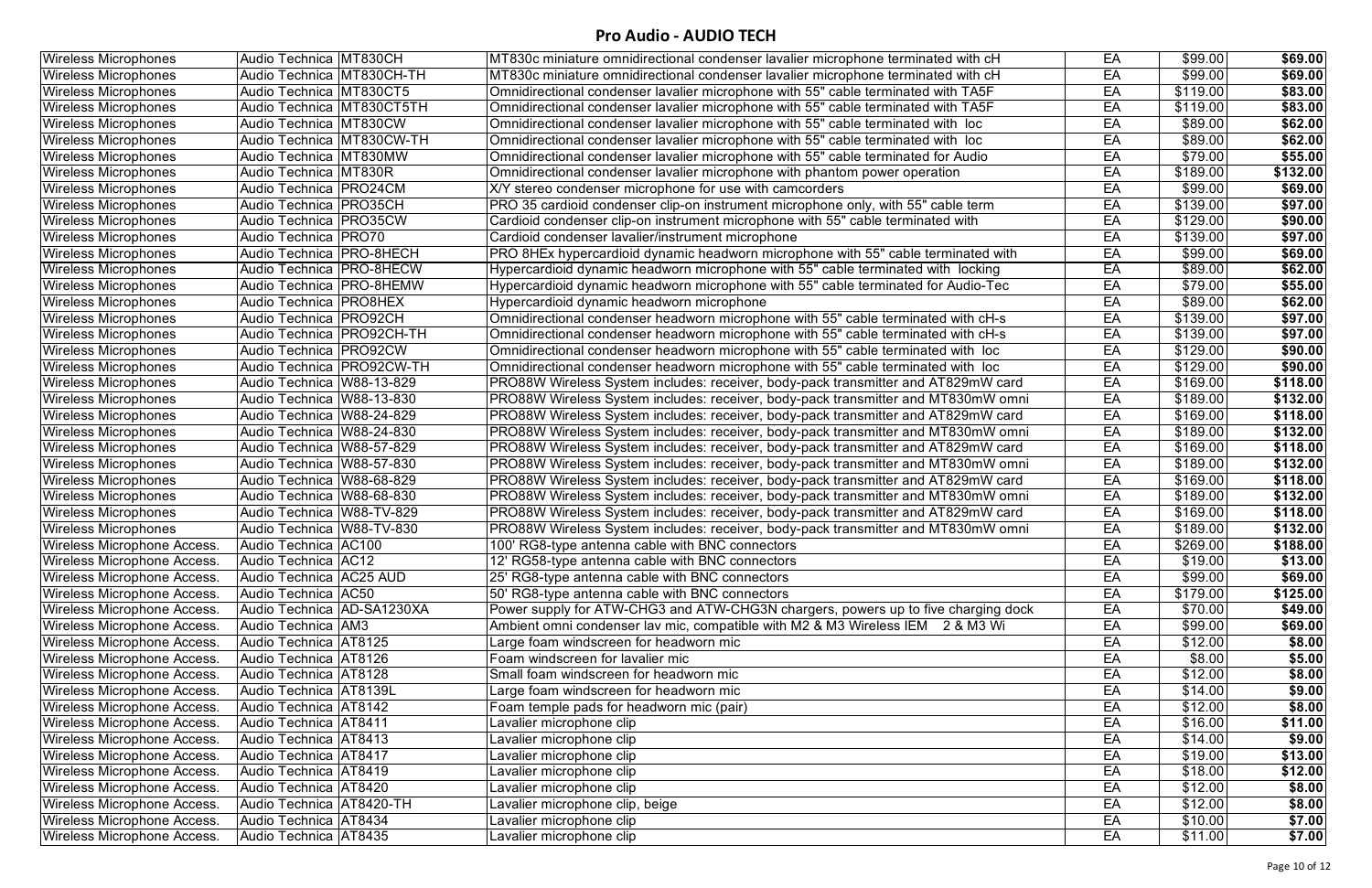| <b>Wireless Microphone Access.</b> | Audio Technica   AT8439          |                              | Clothing clip for cable                                                            | EA | \$10.00  | \$7.00   |
|------------------------------------|----------------------------------|------------------------------|------------------------------------------------------------------------------------|----|----------|----------|
| <b>Wireless Microphone Access.</b> | Audio Technica   AT8440          |                              | Clothing clip for cable                                                            | EA | \$32.00  | \$22.00  |
| Wireless Microphone Access.        | Audio Technica   AT8442          |                              | Clothing clip for cable                                                            | EA | \$12.00  | \$8.00   |
| Wireless Microphone Access.        | Audio Technica   AT8456A         |                              | Quiet-Flex microphone stand clamp for A-T handheld transmitters                    | EA | \$26.00  | \$18.00  |
| Wireless Microphone Access.        | Audio Technica   AT8623          |                              | Rack-mount joining-plate kit mounts two M2T and/or M3T transmitters in a single 1  | EA | \$31.00  | \$21.00  |
| Wireless Microphone Access.        | Audio Technica   AT8628A         |                              | Rack-mount joining-plate kit mounts two AEW-R4100 or AT-MX341a units in a single   | EA | \$31.00  | \$21.00  |
| <b>Wireless Microphone Access.</b> | Audio Technica   AT8631          |                              | Rack-mount joining plate kit mounts two ATW-R3210, ATW- RC13, ATDM-0604, ATLK-EXT  | EA | \$31.00  | \$21.00  |
| Wireless Microphone Access.        | Audio Technica   AT8687          |                              | Charger link kit for the ATW-CHG3 and ATW-CHG3N chargers                           | EA | \$40.00  | \$28.00  |
| Wireless Microphone Access.        | Audio Technica   AT8691          |                              | Camera shoe dual mount for the System 10 camera-mount digital wireless systems, h  | EA | \$59.00  | \$41.00  |
| Wireless Microphone Access.        | Audio Technica   AT889CW         |                              | Moisture-resistant headworn condenser mic for UniPak Transmitters<br>ed with I     | EA | \$250.00 | \$175.00 |
| Wireless Microphone Access.        | Audio Technica   AT898C          |                              | Subminiature cardioid condenser lavalier microphone, unterminated cable d cable    | EA | \$159.00 | \$111.00 |
| <b>Wireless Microphone Access.</b> | Audio Technica   AT898CH         |                              | Subminiature cardioid condenser lavalier mic for cH-style bodypack<br>tyle scre    | EA | \$179.00 | \$125.00 |
| Wireless Microphone Access.        | Audio Technica   AT898CL4        |                              | Subminiature cardioid condenser lav mic for Sennheiser wireless<br>nated wit       | EA | \$229.00 | \$160.00 |
| Wireless Microphone Access.        | Audio Technica   AT898CT4        |                              | Subminiature cardioid condenser lavalier mic, TA4F for Shure wireless nated wit    | EA | \$199.00 | \$139.00 |
| Wireless Microphone Access.        | Audio Technica   AT898CT5        |                              | Subminiature cardioid condenser lavalier mic, TA5F for Lectrosonic<br>nated wit    | EA | \$199.00 | \$139.00 |
| <b>Wireless Microphone Access.</b> | Audio Technica   AT898CW         |                              | Subminiature cardioid condenser lav mic for UniPak Transmitters<br>nated wit       | EA | \$169.00 | \$118.00 |
| Wireless Microphone Access.        | Audio Technica   AT899AK         |                              | Accessory kit for AT898 and AT899 models                                           | EA | \$74.00  | \$51.00  |
| Wireless Microphone Access.        | Audio Technica   AT899AK-TH      |                              | Accessory kit for AT899-TH models, beige                                           | EA | \$74.00  | \$51.00  |
| Wireless Microphone Access.        | Audio Technica AT899CH           |                              | Subminiature omni condenser lav mic for cH-style bodypack transmitters th cH-sty   | EA | \$179.00 | \$125.00 |
| Wireless Microphone Access.        | Audio Technica   AT899CH-TH      |                              | Subminiature omni condenser lav mic for cH-style bodypacks - beige<br>th cH-sty    | EA | \$179.00 | \$125.00 |
| Wireless Microphone Access.        | Audio Technica   AT899CL4        |                              | Subminiature omni condenser lav mic for Sennheiser wireless transmitterse termina  | EA | \$229.00 | \$160.00 |
| Wireless Microphone Access.        | Audio Technica   AT899CL4-TH     |                              | Subminiature omni condenser lav mic for Sennheiser transmitters - beige e termina  | EA | \$229.00 | \$160.00 |
| Wireless Microphone Access.        | Audio Technica   AT899CT4        |                              | Subminiature omni condenser lav mic, TA4F connector for Shure wireless e termina   | EA | \$199.00 | \$139.00 |
| Wireless Microphone Access.        | Audio Technica   AT899CT5        |                              | Subminiature omni condenser lav mic, TA5F connector for Lectrosonic<br>e termina   | EA | \$199.00 | \$139.00 |
| Wireless Microphone Access.        | Audio Technica   AT899CT5-TH     |                              | Subminiature omni condenser lav mic TA5F connector for Lectrosonic, beigee termina | EA | \$199.00 | \$139.00 |
| Wireless Microphone Access.        | Audio Technica   AT899CW         |                              | Subminiature omni condenser lav mic for UniPack transmitters<br>e termina          | EA | \$169.00 | \$118.00 |
| <b>Wireless Microphone Access.</b> | Audio Technica   AT899CW-TH      |                              | Subminiature omni condenser lav mic for UniPack transmitters - beige e termina     | EA | \$169.00 | \$118.00 |
| Wireless Microphone Access.        | Audio Technica   AT-CWCH         |                              | Adapter cable enables wireless microphones with a cW-style 4-pin connector to be   | EA | \$39.00  | \$27.00  |
| Wireless Microphone Access.        | Audio Technica   AT-GCH          |                              | Hi-Z instrument with 1/4" plug, for cH-st style bodyback transmitters yle screw    | EA | \$29.00  | \$20.00  |
| Wireless Microphone Access.        | <b>Audio Technica AT-GCH PRO</b> |                              | Pro Hi-Z instrument cable with 1/4" phone plug for cH-style transmittersed with c  | EA | \$49.00  | \$34.00  |
| <b>Wireless Microphone Access.</b> | Audio Technica   AT-GCW          |                              | Instrument input cable with 1/4" phone plug, 36"long, terminated with locking 4-p  | EA | \$24.00  | \$16.00  |
| <b>Wireless Microphone Access.</b> | Audio Technica AT-GCW PRO        |                              | Professional instrument input cable with 1/4" phone plug, 36" long, terminated wi  | EA | \$48.00  | \$33.00  |
| <b>Wireless Microphone Access.</b> | <b>Audio Technica   AT-GRCH</b>  |                              | Hi-Z instrument/guitar cable with 90-degree 1/4" phone plug, terminated with cH-s  | EA | \$29.00  | \$20.00  |
| Wireless Microphone Access.        |                                  | Audio Technica   AT-GRCH PRO | Professional Hi-Z instrument/guitar cable with 90-degree 1/4" phone plug, termina  | EA | \$49.00  | \$34.00  |
| <b>Wireless Microphone Access.</b> | Audio Technica   AT-GRCW         |                              | Instrument input cable with 90-degree 1/4" phone plug, 36" long, terminated with   | EA | \$24.00  | \$16.00  |
| <b>Wireless Microphone Access.</b> |                                  | Audio Technica AT-GRCW PRO   | Professional instrument input cable with 90-degree 1/4" phone plug, 36" long, ter  | EA | \$48.00  | \$33.00  |
| <b>Wireless Microphone Access.</b> | Audio Technica   ATW-49CB        |                              | Active wide-band antenna combiner kit (440-900 MHz)                                | EA | \$239.00 | \$167.00 |
| Wireless Microphone Access.        | Audio Technica   ATW-49SP        |                              | Active wide-band antenna splitter kit (440-900 MHz)                                | EA | \$239.00 | \$167.00 |
| Wireless Microphone Access.        | Audio Technica   ATW-A49         |                              | Pair of UHF wide-band directional LPDA (log-periodic dipole array) antennas (440-  | EA | \$329.00 | \$230.00 |
| Wireless Microphone Access.        | Audio Technica   ATW-A49S        |                              | Single UHF wide-band directional LPDA (log periodic dipole array) antenna (440-9   | EA | \$179.00 | \$125.00 |
| Wireless Microphone Access.        | Audio Technica   ATW-A54P        |                              | Pair of UHF powered dipole antennas (541-567 MHz)                                  | EA | \$689.00 | \$482.00 |
| <b>Wireless Microphone Access.</b> | Audio Technica   ATW-B80WB       |                              | Pair of in-line antenna boosters (470-990 MHz)                                     | EA | \$429.00 | \$300.00 |
| Wireless Microphone Access.        | <b>Audio Technica ATW-BH1</b>    |                              | Antenna bulkhead connector kit includes BNC-BNC bulkhead-type connectors with mou  | EA | \$42.00  | \$29.00  |
| Wireless Microphone Access.        | Audio Technica   ATW-CHG3        |                              | Two-bay charging dock for use with 3000 Series (4th Gen) handheld and body-pack t  | EA | \$199.00 | \$139.00 |
| <b>Wireless Microphone Access.</b> | Audio Technica   ATW-CHG3N       |                              | Networked two-bay charging dock for use with 3000 Series (4th Gen) handheld and b  | EA | \$299.00 | \$209.00 |
| Wireless Microphone Access.        | Audio Technica ATW-DA49          |                              | UHF wide-band active unity-gain antenna distribution system (440-900 MHz)          | EA | \$399.00 | \$279.00 |
| Wireless Microphone Access.        | Audio Technica   ATW-RC1         |                              | Foam-fitted carrying case for 3000 Series and 2000 Series Wireless Systems         | EA | \$69.00  | \$48.00  |
| Wireless Microphone Access.        | Audio Technica   ATW-RC2         |                              | Foam-fitted carrying case for System 8, System 9 and System 10 Wireless Systems    | EA | \$69.00  | \$48.00  |
| Wireless Microphone Access.        | Audio Technica   ATW-RMS1        |                              | Remote mute switch with HRS-type input and output connectors for use with Audio-T  | EA | \$159.00 | \$111.00 |
|                                    |                                  |                              |                                                                                    |    |          |          |